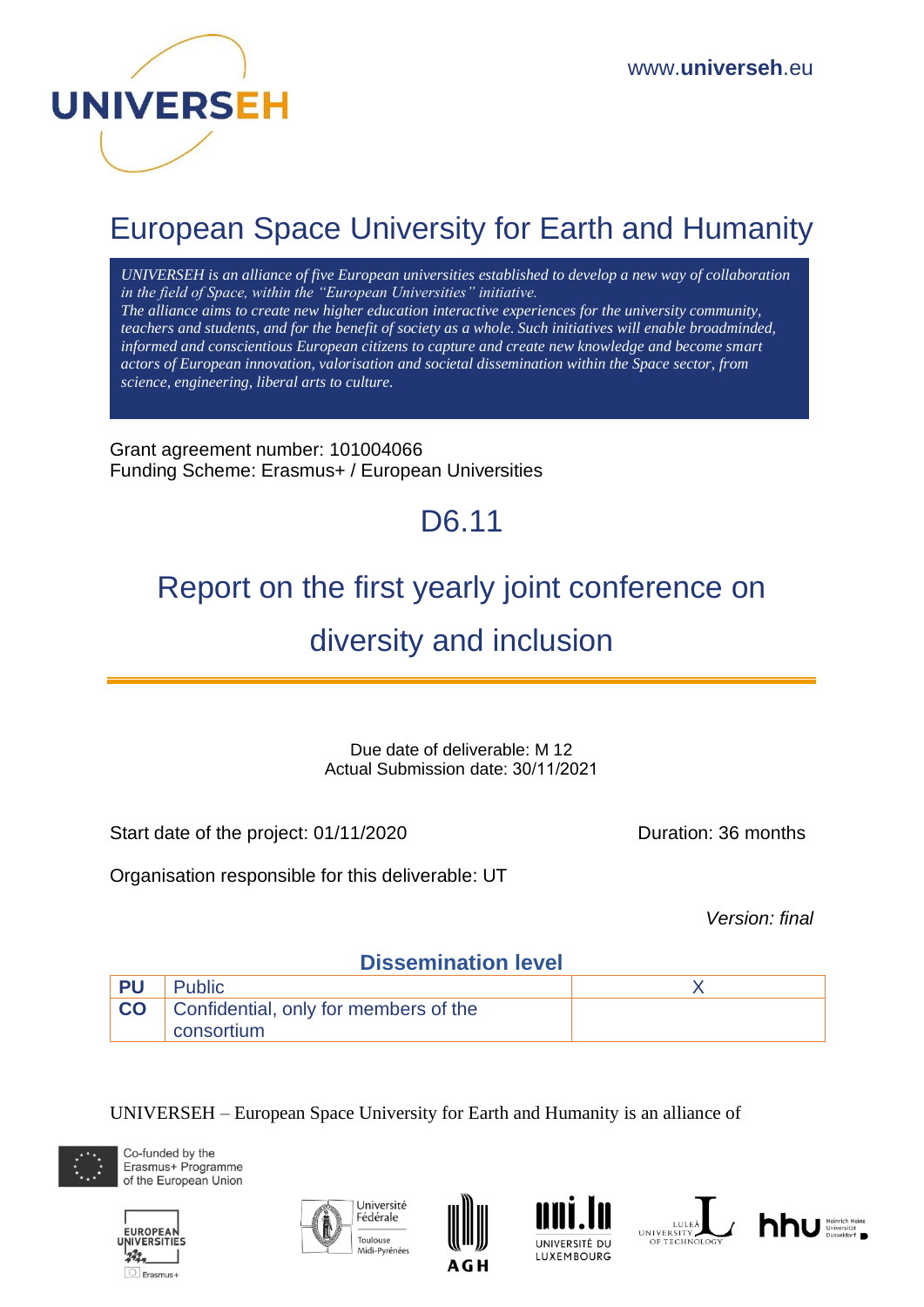

In this report:

AGH: AKADEMIA GORNICZO-HUTNICZA IM. STANISLAWA STASZICA W KRAKOWIE

HHU: HEINRICH-HEINE-UNIVERSITAET DÜSSELDORF

LTU : LULEÅ TEKNISKA UNIVERSITET

UNI-LU : UNIVERSITE DU LUXEMBOURG

UT: UNIVERSITE DE TOULOUSE

UT is a federal university which gathers:

- INPT: INSTITUT NATIONAL POLYTECHNIQUE DE TOULOUSE
- ISAE: INSTITUT SUPERIEUR DE L'AERONAUTIQUE ET DE L'ESPACE
- TBS: TOULOUSE BUSINESS SCHOOL
- UPS: UNIVERSITE PAUL SABATIER
- UT2J: UNIVERSITE DE TOULOUSE JEAN JAURES

The **Student Conference** on diversity and inclusion in the space sector took place on **6 October** at the **University of Toulouse**. Parallel to the main event in Toulouse, European students were invited to **organize local workshops** in their respective universities.

**The preparation for this conference was highly complicated by the pandemic situation due to COVID-19. We would first like to acknowledge and thank the students who mobilized despite this context to define the program, plan interventions and communicate about this event at their university.**

**We also want to warmly thank all persons who helped to prepare this student conference and/or took part in it.**

UNIVERSEH – European Space University for Earth and Humanity is an alliance of













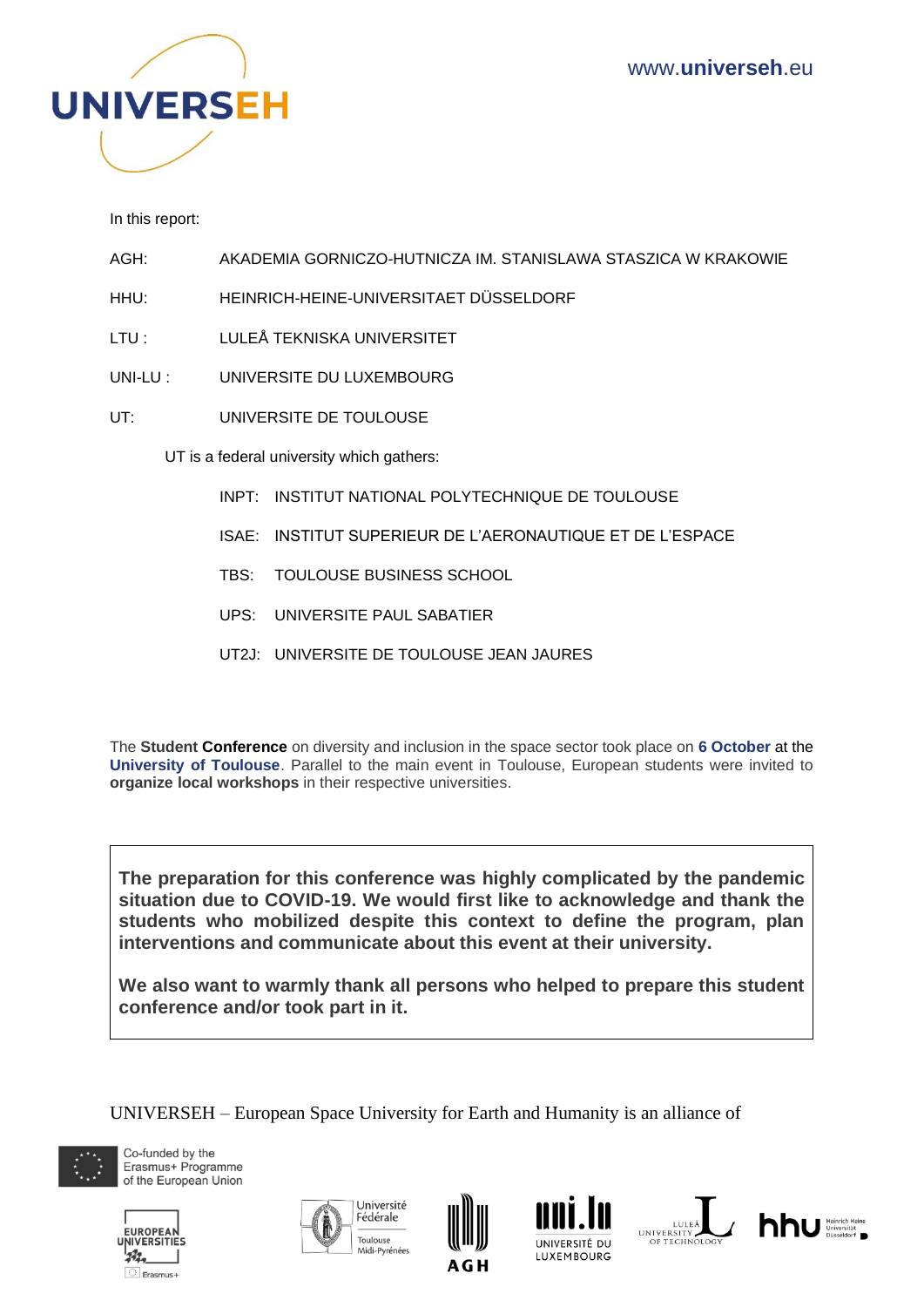



UNIVERSEH – European Space University for Earth and Humanity is an alliance of













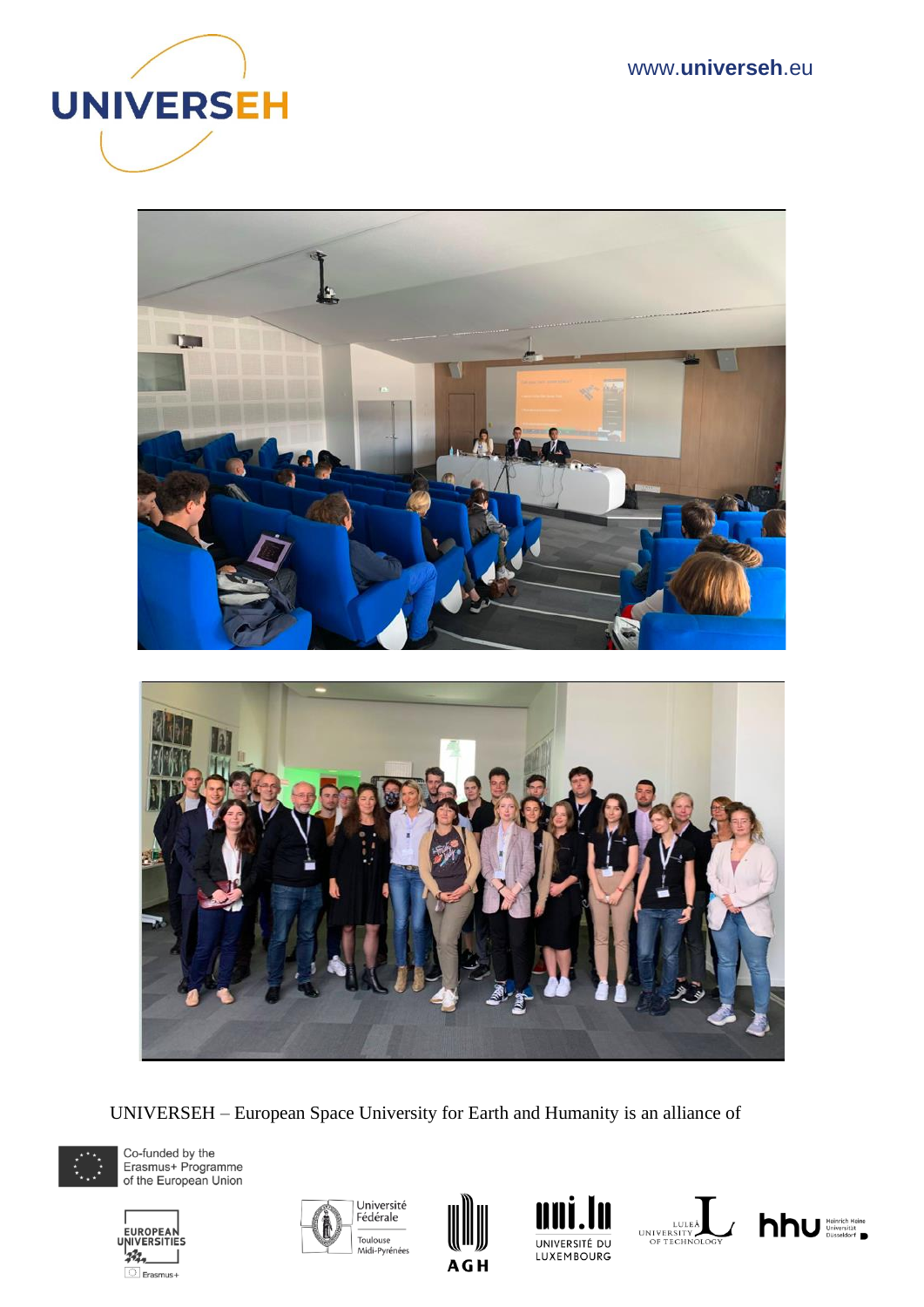

We will first present the preparation and then the progress of this student conference.

## **I The preparation of the Student Conference**

The conference has been prepared by a "Student international organization committee" (SIOC) which gathered:

- Axelle VANHAECKE (President) and François RULIER (UT)
- Beata CABALA and Gabriela OPIŁA (AGH)
- Alessio BUSCEMI and Nicola SCHREINER (UNI-LU)
- Milan GRIGULL, Seth BERK and YU WANG (HHU)
- Arnau BUSOM VIDAL and Kiira TIENSUU (LTU)

This Student international organization committee, and especially Axelle VANHAECKE who ensured the coordination of all the actions and meetings, has been in constant contact with the members of WP6 who have helped members of the SIOC and ensured the conditions for bringing their initiatives to life.

- Joanna PYRKOSZ-PACYNA has provided the link with the steering committee of UNIVERSEH and with the team from Toulouse (see just below).
- Lucie LOYON, Vincent SIMOULIN and Christina STANGE-FAYOS have looked at all practical arrangements in the host university, the University of Toulouse Jean Jaurès, and made sure to keep an averall logic to the Student conference.
- Katarzyna CIEŠLAK, Agneta LARSSON, Britta MOORMANN and Joanna WEST helped students in the member universities to prepare their interventions.
- Krystina GARIBYAN, Lucie LOYON and Aswin LUTCHANAH took over communication.

The Student conference was prepared during a large number of meetings in the spring and summer:

- 4 march 2021 : preparation meeting in Toulouse with local students
- 17 march 2021 : meeting of the WP6
- 16 april 2021 : preparation meeting in Toulouse with local students
- 19 april 2021 : preparation meeting in Toulouse with local students
- 23 april 2021 : meeting of the WP6
- 26 may 2021 : meeting of the Student international organization committee
- 8 july 2021 : preparation meeting in Toulouse with local students
- 21 july 2021 : meeting of the Student international organization committee
- 31 august 2021 : meeting of the Student international organization committee
- 7 september 2021 : preparation meeting in Toulouse with local students
- 24 september 2021 : preparation meeting in Toulouse with local students

After consultation in the universities of the consortium, the Student international organization committee identified 7 topics of particular interest to students and which should be explored by the student conference:

UNIVERSEH – European Space University for Earth and Humanity is an alliance of













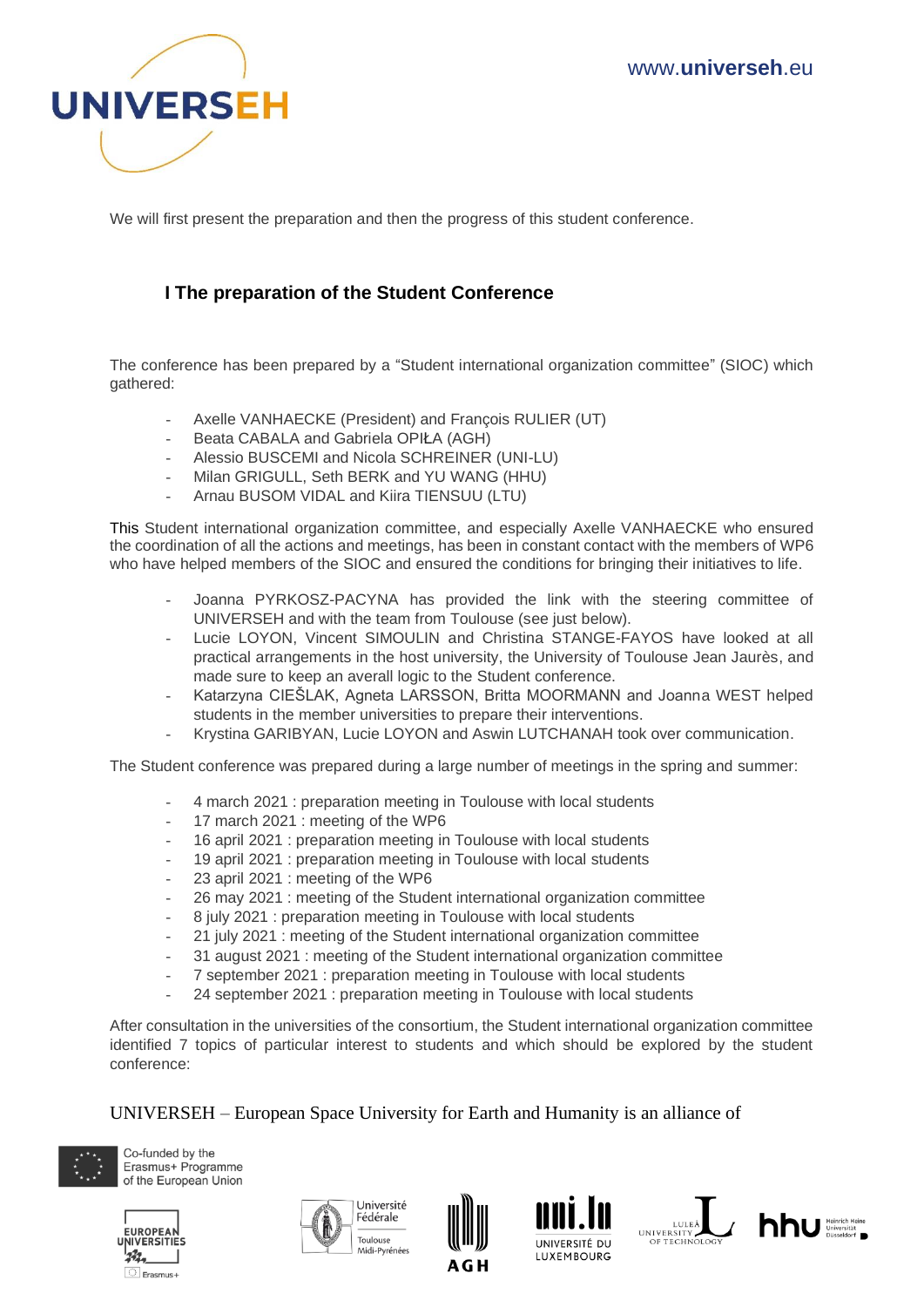

The Poster of the first UNIVERSEH Student Conference

**UNIVERSEH** 

**UNIVERSEH** 

European Space University for Earth and Humanity

# **STUDENT CONFERENCES**

Wednesday 6 October 2021

# **Programme of the day**

# Morning

|                 | 09.00 - 09.20 Opening ceremony                          |
|-----------------|---------------------------------------------------------|
| $09.30 - 11.15$ | <b>Workshop 1 Environment and space</b>                 |
| $09.30 - 11.15$ | <b>Workshop 2</b> The space sector within the different |
|                 | <b>UNIVERSEH partners</b>                               |
| $09.30 - 11.15$ | <b>Workshop 3 Imagination and space</b>                 |
| 11.30 $-19.30$  | <b>Workshon 4 Women in the snace sector</b>             |

# Afternoon

- 14.00 15.45 Workshop 5 Settlements and future infrastructure
- 14.00 15.45 Workshop 6 Who owns outer space?
- 16.00 17.00 **Additional events at Partner Universities**
- 17.00 18.30 **Workshop 7** Jobs and careers in the space field
- 18.30 19.15 Conclusions

Co-hinded by the<br>Emainust Programme

Online registration: please scan the QR code

UNIVERSEH – European Space University for Earth and Humanity is an alliance of

um.lo



Co-funded by the Erasmus+ Programme of the European Union

**UNIVERSITIE** 







hhu=.



 $\Box$ 

III



Prince-Allement

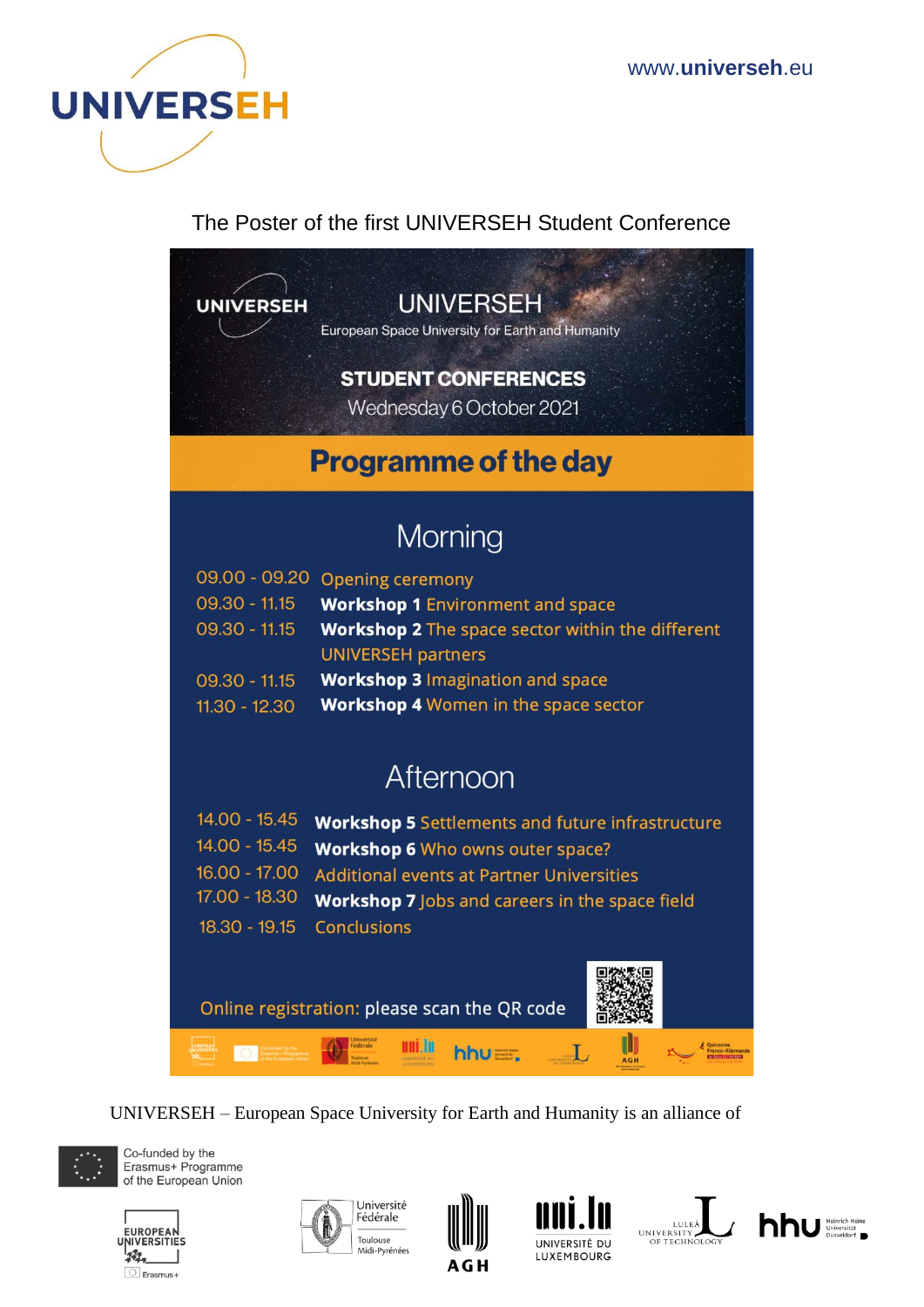

- 1. Environment and space
- 2. The space sector within the different UNIVERSEH partners
- 3. Imagination and space
- 4. Women in the space sector
- 5. Settlements and future infrastructures
- 6. Who owns outer space ?
- 7. Jobs and careers in the space field

Given the pandemic situation, the conference was organized on hybrid mode.

61 persons had registered in order to follow physically either one part of the student conference or the whole day, of which 43 were students. Of course, for each workshop, the persons who registered for the "whole day" should be added to the number of registered attendees. For instance, 10 persons attended only to the opening ceremony, which means that 29 persons did actually attend this ceremony.

|                     | <b>AGH</b>     | <b>HHU</b>     | <b>LTU</b> | UNI-<br>LU     | <b>UT</b>      |                |            | <b>Others</b>           |            |              |                |
|---------------------|----------------|----------------|------------|----------------|----------------|----------------|------------|-------------------------|------------|--------------|----------------|
|                     |                |                |            |                | <b>INP</b>     | <b>ISAE</b>    | <b>UPS</b> | UT2J                    | <b>TBS</b> |              |                |
| Opening<br>ceremony | 5              |                | 1          |                | $\overline{2}$ |                |            | $\overline{\mathbf{2}}$ |            |              | 10             |
| <b>Workshop 1</b>   |                |                | 1          |                |                |                |            |                         |            |              | 1              |
| <b>Workshop 2</b>   |                |                |            |                |                | 1              |            |                         |            |              | 1              |
| <b>Workshop 3</b>   |                | $\overline{2}$ |            |                |                |                |            |                         |            |              | $\mathbf{2}$   |
| <b>Workshop 4</b>   |                |                |            |                |                | $\overline{2}$ |            | 1                       |            |              | $\overline{3}$ |
| <b>Workshop 5</b>   | $\overline{2}$ |                |            |                |                | 1              |            | $\overline{2}$          |            | 1            | 6              |
| <b>Workshop 6</b>   |                |                |            | $\overline{2}$ |                | 1              |            |                         |            |              | $\overline{3}$ |
| <b>Workshop 7</b>   |                |                | 1          |                | 1              | 1              |            | 1                       |            | 1            | 5              |
| <b>Conclusions</b>  | $\overline{7}$ |                | 1          |                |                | 1              |            | 1                       | 1          |              | 11             |
| Whole day           | 4              |                | 5          | $\overline{3}$ | 3              |                |            | 4                       |            |              | 19             |
| <b>TOTAL</b>        | 18             | $\overline{2}$ | 9          | 5              | 6              | $\overline{7}$ |            | 11                      | 1          | $\mathbf{2}$ | 61             |

## **Table 1: registration of physical attendees**

UNIVERSEH – European Space University for Earth and Humanity is an alliance of











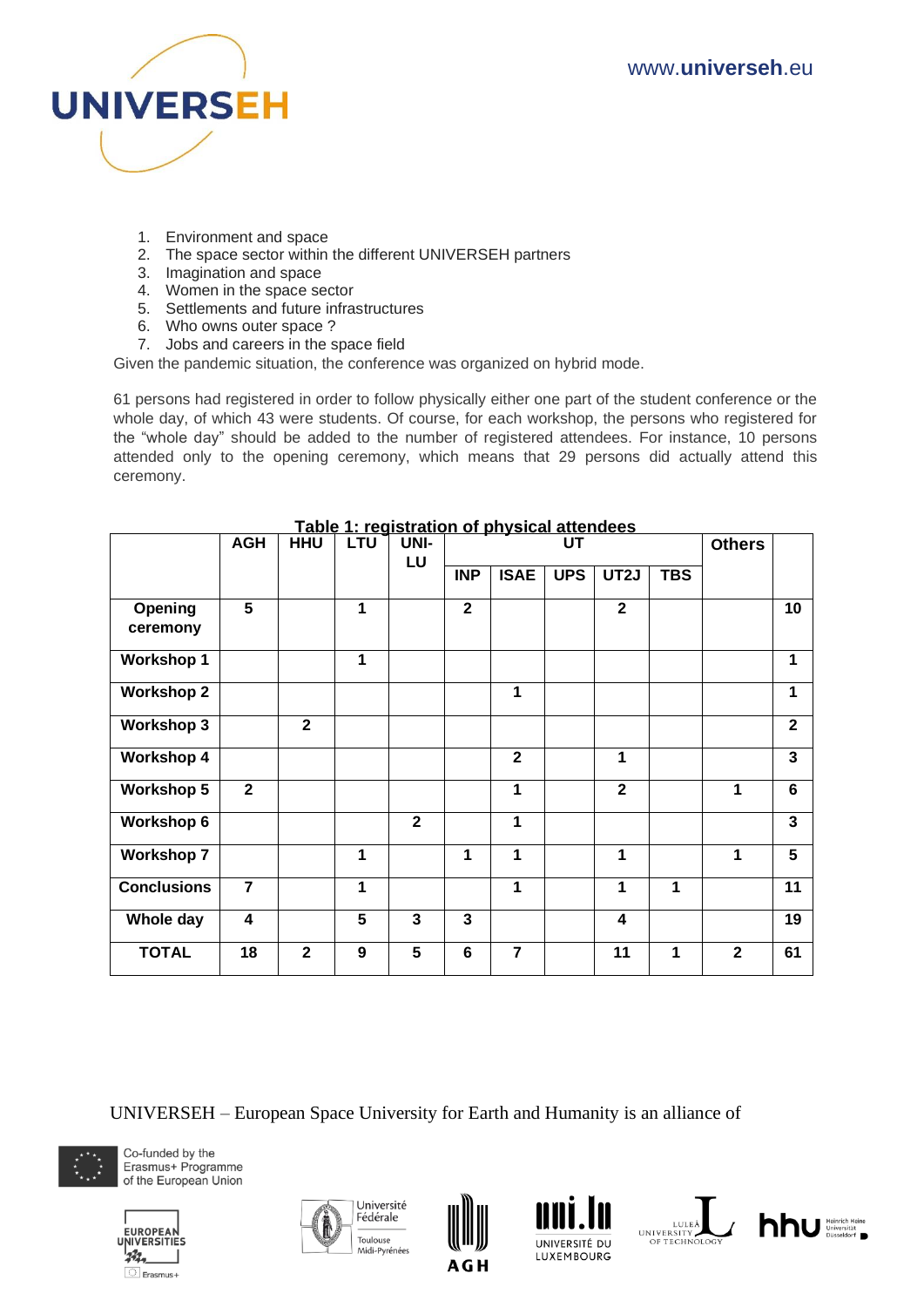

30 persons had registered in order to follow online either one workshop, several workshops of the student conference or the whole day. Globally, 53 reservations were then made and the underlying table shows their share:

|                     | <b>AGH</b>   | <b>HHU</b>   | LTU            | UNI- | . apic L. Tegiotration or online attenueed<br><b>UT</b> |             |                | <b>Others</b> |            |                |                         |
|---------------------|--------------|--------------|----------------|------|---------------------------------------------------------|-------------|----------------|---------------|------------|----------------|-------------------------|
|                     |              |              |                | LU   | <b>INP</b>                                              | <b>ISAE</b> | <b>UPS</b>     | UT2J          | <b>TBS</b> |                |                         |
| Opening<br>ceremony |              |              |                |      |                                                         |             |                |               |            |                |                         |
| <b>Workshop 1</b>   |              |              | 1              |      |                                                         |             | 1              | 1             |            | 1              | $\overline{\mathbf{4}}$ |
| <b>Workshop 2</b>   |              |              |                |      |                                                         |             | 1              |               |            | 3              | 4                       |
| <b>Workshop 3</b>   |              | 1            |                |      | 1                                                       |             | 1              |               |            |                | 3                       |
| <b>Workshop 4</b>   |              | 1            |                |      | 1                                                       |             |                |               |            | 1              | 3                       |
| <b>Workshop 5</b>   | $\mathbf{3}$ |              |                |      | 1                                                       |             | 1              | 1             |            | $\mathbf{2}$   | 8                       |
| <b>Workshop 6</b>   | 1            | 1            |                | 1    |                                                         |             | 1              | 1             |            |                | 5                       |
| <b>Workshop 7</b>   |              | $\mathbf{2}$ | 1              |      | $\overline{2}$                                          |             | 1              | 1             |            | 3              | 10                      |
| <b>Conclusions</b>  |              |              |                |      | 1                                                       |             |                | 1             |            | $\overline{2}$ | $\overline{\mathbf{4}}$ |
| Whole day           | 1            | 1            | $\overline{7}$ |      |                                                         |             | 1              |               |            | $\mathbf{2}$   | 12                      |
| <b>TOTAL</b>        | 5            | 6            | 9              | 1    | 6                                                       |             | $\overline{7}$ | 5             |            | 14             | 53                      |

#### **Table 2: registration of online attendees**

There again, for each workshop, the persons who registered for the "whole day" should be added to the number of registered attendees. For instance, 4 persons registered online only to the opening ceremony, which means that 16 persons did actually register online for this ceremony.

It is worth to say that one registration came from India, one from Brasil and two from USA. 14 were from non-members of the universities from the consortium. It shows that the student conference raised an interest which went beyond the members of UNIVERSEH.

These two tables correspond to the registration prior to the conference. They do not fully match the audience to each of the workshops. Some people who had foreseen to take part could not join, partly for technical reasons, whereas others joined the very day either one workshop or the whole conference. The next section will therefore state for each workshop the number of attendees.

As planned, all the workshops took place in Université de Toulouse Jean Jaurès, Maison de la Recherche, 5 allée Antonio Machado, 31058 Toulouse. The workshop 6 was partially streamed from University of Luxembourg.

UNIVERSEH – European Space University for Earth and Humanity is an alliance of













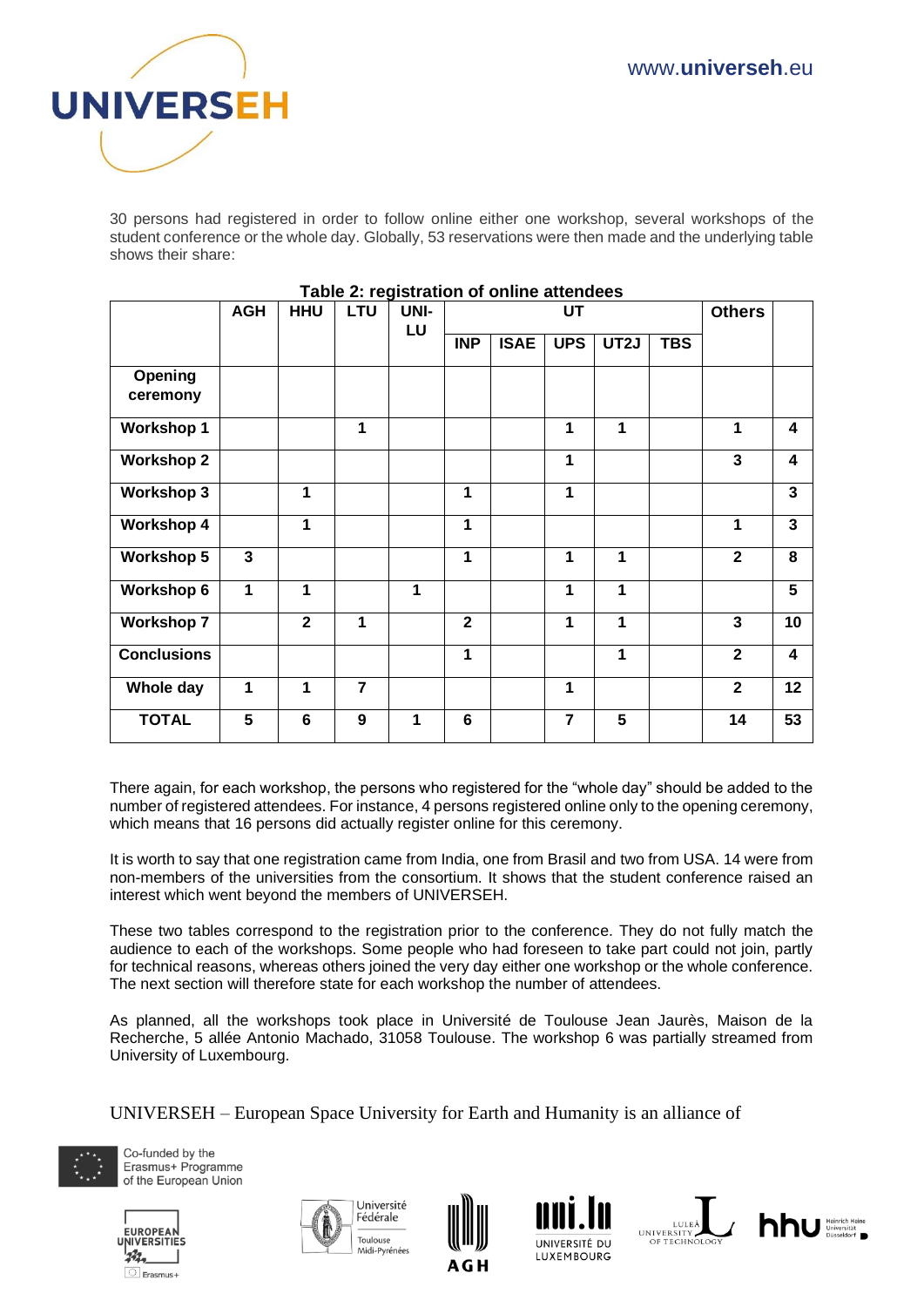

# **II The progress of the Student Conference**

Compared to the planned progress of the Student conference (cf. poster in Appendix 1), several changes occurred during its actual course:

- Firstly, due to technical problems, the planned streaming to all the partner universities (LTU had booked meeting rooms for studets home in Luleå and Kiruna could watch the online event togehter) could not take place in the morning for the introduction and the first four workshops. The problem could be solved after these workshops and those of the afternoon took place on the hybrid mode. But all workshops have been registered and made available.
- It was very frustrating for the participants to not be able to attend all the workshops as on two occasions, three were planned simultaneously. Therefore, in the afternoon, the duration of the workshops was adapted and they took place one after the other.
- The order of workshops 5 and 6 was reversed as several guests from workshop 6 could not intervene later.

The Student Conference began with a series of speeches welcoming this initiative and presenting its course:



**From the right to the left: Christina STANGE-FAYOS, Joanna PYRKOSZ-PACYNA, Emmanuelle GARNIER and Vincent SIMOULIN**

## **9h-9h20 – opening ceremony**

Number of participants: 32 On site: 7 Online: 25

**Emmanuelle GARNIER**, President of the University Toulouse Jean Jaurès, began by telling her pleasure to welcome students and colleagues. The UNIVERSEH project is perfectly in line with the

UNIVERSEH – European Space University for Earth and Humanity is an alliance of











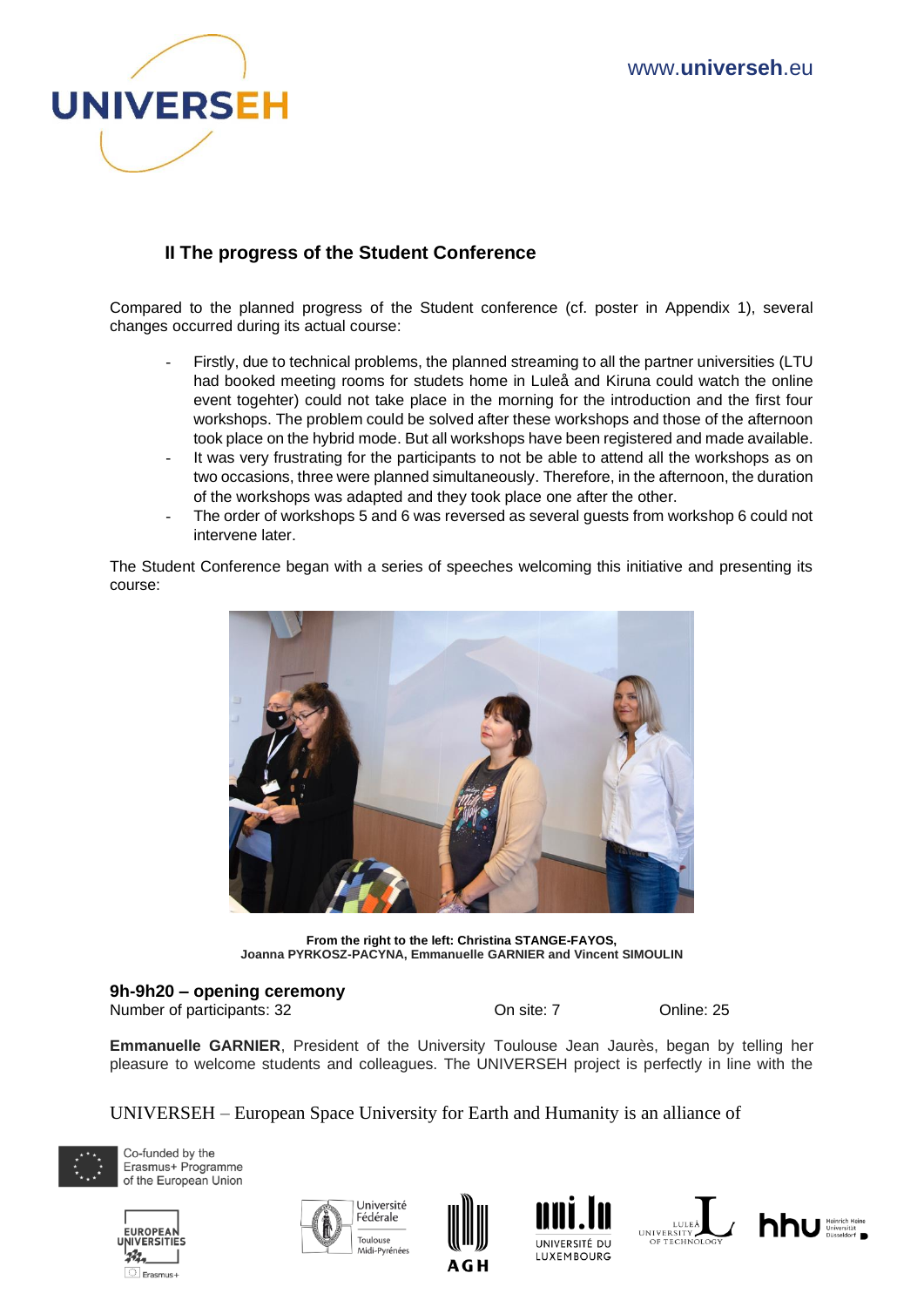

vision of the European Union that the President Emmanuel Macron proposed in his Sorbonne speech in 2017. It is also an ambitious project for the space sector, which employs many of our graduate students.

The program of UNIVERSEH questions the interaction of human and social sciences with technological and life sciences. With our expertise in languages, multilingualism, but also in psychology, sociology, geography, and the whole range of disciplines necessary for space exploration. Today's event is mostly significant and unique as it is a conference for students and by students. Students engagement has been an important part of our policy for a long time in this university.

Finally, she thanked all those who contributed to the organization of this day, the students of course, all the members of the work package 6 who works on the themes of inclusion and diversity.

**Vincent SIMOULIN**, Vice-President of the University Toulouse Jean Jaurès for teaching and student life, welcomed also the participants to this student conference. This was an important moment as themes of WP6 are also big priorities for University Toulouse Jean Jaurès. Its members are strongly attached to equity, to the fight against discriminations and to the support to all the students who have specific needs.

This conference by the students and for the students is very much in line with the perspective they want to develop and especially to the will to give all the students the best opportunity to succeed in their studies and to achieve objectives which may seem inaccessible to them. He especially thinks to space, to a whole series of professions that would not be considered as a priori dedicated to students in art, literature or human and social sciences. And yet, there can be jobs for them in translation, in design or in psychology in the space sector. So this is important to show to all our students that there are opportunities for them.

People that will make space missions, will have to understand each other, they will have to understand foreign languages, they will need to have some psychological concern and skills, and so the disciplines that we teach are very useful for the students and for the space exploration. And of course, it shall be true for boys and for girls. The video testimonials that we have produced in WP6 can be a kind of inspiration for the young women as that they can see they can be active in the space sector in the future.

In the last two years, a lot of cooperations have been launched in the UNIVERSEH project. He concludes by thanking all the persons who have come to Toulouse and all the ones who have contributed to the workshop

**Christina STANGE-FAYOS**, Vice-President of the University Toulouse Jean Jaurès for international relations, takes the floor and points the long preparation which was necessary for this student conference. The fact that this conference is in the research building naturalizes the link we are trying to build in UNIVERSEH with our partners between teaching and research.

The aim is to build a comprehensive university in the double sense of the term. First of all, a university that makes room to all disciplines, that is multilingual and that tries to balance between all the partners. And secondly a university where teaching is based on research and vice-versa research is based on teaching. This is also important to have a project which is developing with partners from center and north of Europe. That complements our strong links with other partners further south and reinforces the prospect of mobility that are offered to our students.

UNIVERSEH – European Space University for Earth and Humanity is an alliance of













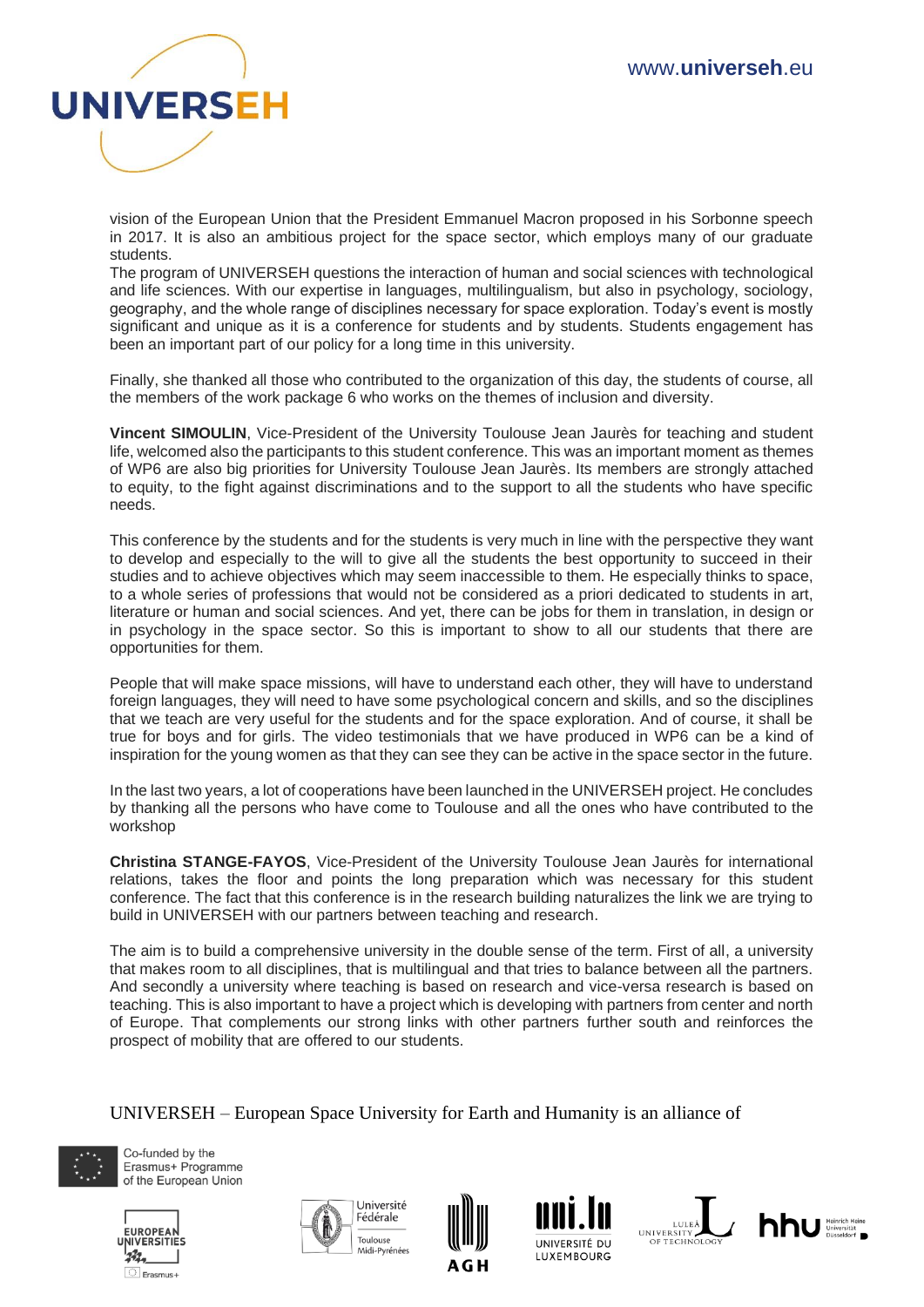

She also thanks all those who contributed to the organization of the day and gives the floor to Joanna who will maybe organize the next student conference in Krakow.

**Joanna PYRKOSZ-PACYNA**, AGH, leader of the WP6, says her satisfaction to open this conference. For a long time, it was difficult to imagine a collaboration between such different domains within space sector. This may seem unusual for some that a psychologist can work in a technological university, but this is very natural to students that different domains mix, that different cultures are collaborating, that different genders, different nationalities, different backgrounds, are all invited to collaboration.

We learn so much from our brilliant students, who are not only highly motivated and talented in their domains, but they are also very much aware on social inclusion needs and they are very open to these ideas. Diversity is much needed, it is good that it is happening, but this is also challenging. Therefore, the possibility like this to have international conference that is organized by students from five different countries and universities, this comes with very great discoveries but also with some troubles and difficulties. But this is a part of a very great experience of learning from one other, of looking at how we can improve our collaboration and how we can take our steps forward.

Similarly, space exploration has also a long history of very brilliant successes but also of very harsh difficulties and harsh, painful and costly failures. This conference is the first one, there will be two next in the project and we hope there won't be the last. We will continue to work and to collaborate in the space sector and learn and improve year by year.



**9h30-11h15 - Workshop 1: Environment and space** (lead LTU; Convenor: Arnau BUSOM VIDAL) Number of participants: 10 On site: 10 Online: 0

**Arnau BUSOM VIDAL (right) and Erik HAGEL on the stage**

This Workshop was organized by LTU students: Arnau BUSOM VIDAL, Erik HAGEL, Amal VINOD and Kiira TIENSUU. It reviewed a number of issues related to environmental preservation during space

UNIVERSEH – European Space University for Earth and Humanity is an alliance of













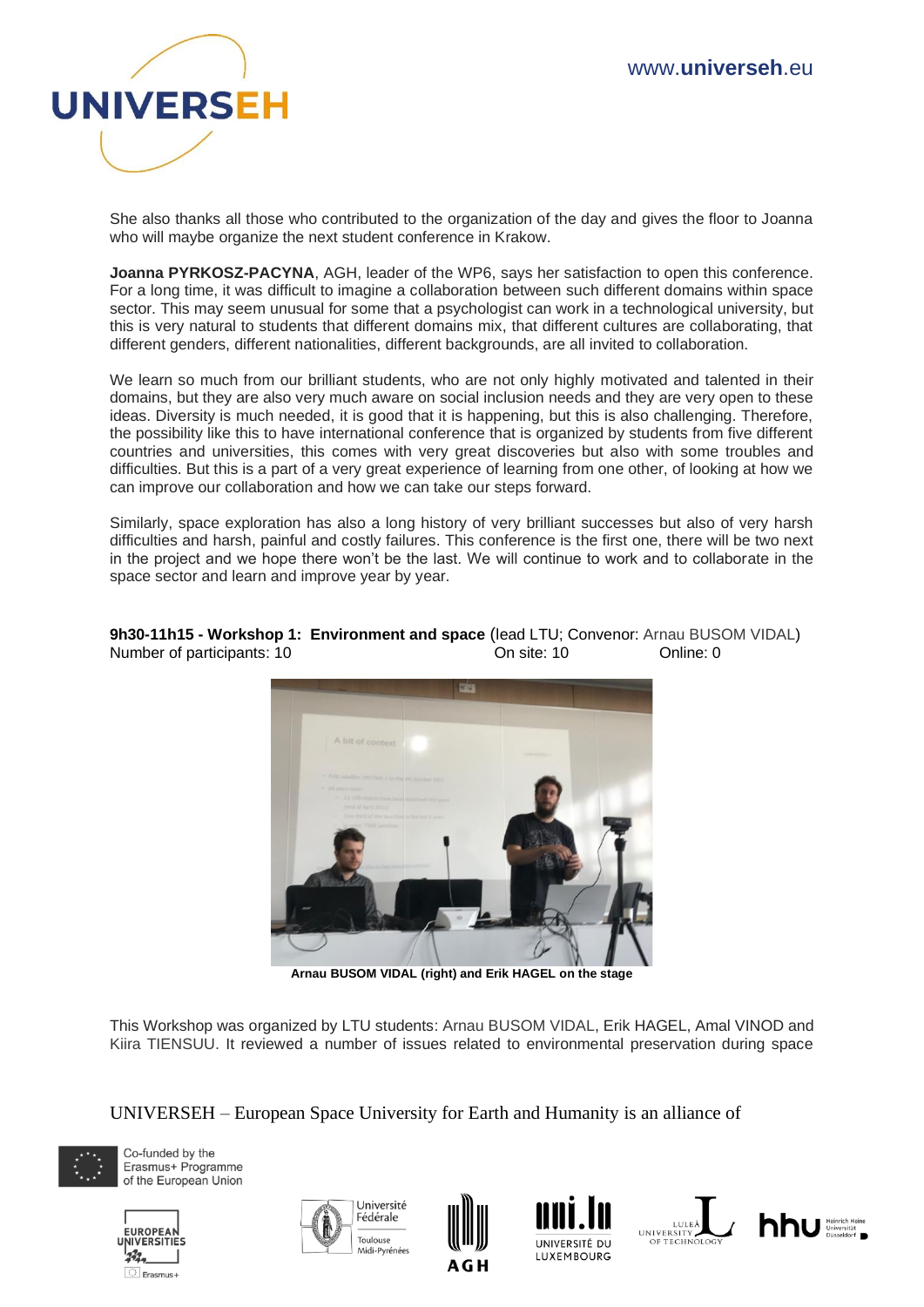

exploration. It explored five issues about the theme Environment and Space, each time with a short introduction followed by an open discussion:

- 1) **Space debris**: thousands of debris are present in space. They expose space missions to hazards and lead for example to erosion of surfaces, decompression of crew compartiments and electromagnetic interferences. Low earth orbit is too crowded, which was theorized by Kessler syndrome.
- 2) **Satellites and constellations**: the first satellite, Sputnik, has been launched on 4<sup>th</sup> october of 1957. On april 2021, 11139 objects have been launched into space, with one third of the launches in the last 5 years. 7890 satellites are currently in orbit. And Amazon, Airbus, SpaceX...are planning to launch hundreds of satllites. These satellites constellations are generating new debris, pollution with launches...
- 3) **Earth observation**: ground based observations on climate change are more and more difficult because of inaccessible areas and gas levels. It is not anymore an excellent option for climate observations.
- 4) **Reusable rockets**: the prospect of using reusable rockets is to reduce costs by a factor of 4, but it can also lead to an increase of launches and more pollution and debris. Environmental effects are then unknown at this stage.
- 5) **Green propellants**: the current propellants have effects in the upper atmosphere and particurlarly in the sensitive région above the ozone layer. Space industry is then trying to get greener and the green propellants are a promissing option which can reduce prices, mass and the safety precautions.

Throughout the Workshop, on each of the five themes, the organizers asked participants a question. Everything was going on the Kahoot site. Each participant had one minute to choose one of the four proposed responses. Each of these questions confronted us with our opinions on the topic under consideration.

The 5 questions and the associated possible responses were:

- 1) When will the Kessler syndrome become reality?
	- a. In the next ten years
	- b. Sometimes in the future
	- c. In the next hundred years (the most frequent answer)
	- d. Never
- 2) Satellite constellations should be:
	- a. Banned
		- b. Kept as they are
		- c. Regulated (the most frequent answer)
		- d. More please
- 3) Are ground based observations a viable option for climate observations?
	- a. Yes
	- b. Not with the current technologies (the most frequent answer)
	- c. Yes but only in a limited area
	- d. No
- 4) Will reusable launch vehicles have a good impact on the environment on earth and in space?

UNIVERSEH – European Space University for Earth and Humanity is an alliance of











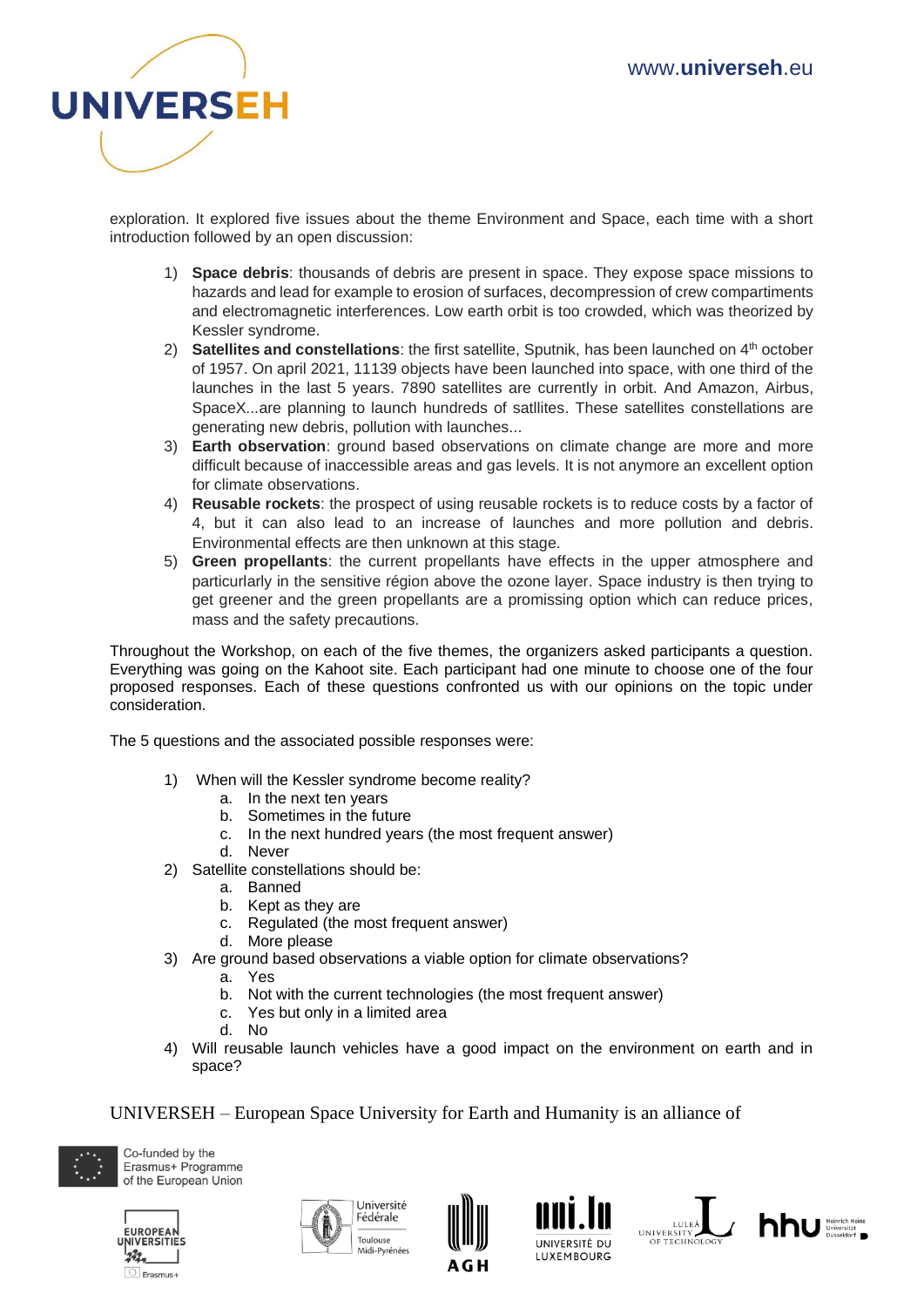

- a. Yes on both (the most frequent answer)
- b. Only in space
- c. Only on earth
- d. No
- 5) Are high performance green propellants a viable option for future space missions?
	- a. Yes (the most frequent answer)
	- b. Yes but only for low earth orbit missions
	- c. Yes but not for deep space missions
	- d. No

The lively debates on these five topics focused on the collect of debris, the regulation of space constellations and the environment effects of launches.

## **9h30-11h15 - Workshop 2: The space sector within the different UNIVERSEH partners** (Lead:

| UT; Convenor: Axelle VANHAECKE) |            |           |
|---------------------------------|------------|-----------|
| Number of participants: 13      | On site: 8 | Online: 5 |

For this Workshop, Marine Prunier has presented the Club Mars and more precisely the scientific experience in the Utah desert which takes place every year and aims to understand better the life conditions on Mars: the Mars Desert Research Station (MDRS).

She first explained that the 2022 mission stimulated during three weeks daily life during three weeks, from February 20 to March 12, of a 7-person crew. They were commissioned to prepare future missions and to test technologies. The MDRS consists of various modules, including one housing module, a 8-metre diameter cylinder, three telescopes, a botanical study greenhouse and a laboratory of biology and geology.

Life in MDRS implies to comply to a strict ant tight timetable, to protocols for immersion in the surroundings and to write daily reports on missions, experiences and crew progress. Each member of the crew has one role (Commander, Journalist, Astronom, Engineer, Biologist, Botanist, Health and Security).

During the mission, they conducted several experiments in partnership with laboratories and companies. The first one, LOAC (Light Optical Aerosol Counter), measured the concentrations of different particles in the air and classified them by their size. The second one, Mega-Ares LATMOS, measured the electric field and air conductivity. The third one was a physiological monitoring of cardiac and arterial changes of the crew in relation to physical activity and confinement stress.

The mars project allows us to better understand the difficulties of living on a foreign planet.

Then, Kiira Tiensuu has presented the Giron Space Organisation which is an organisation established to boost space related student projects in Northern Sweden. It aims at helping students to find fundings and partnerships, to get support from alumni and at making the projects longlasting and sustainable.

Student organizations in the Kiruna campus are united into one umbrella organization under which they organize various projects related to space. It makes Kiruna the "space campus" of LTU. It can be either an optional or a mandatory part of the education, from some ECTS to a full

UNIVERSEH – European Space University for Earth and Humanity is an alliance of













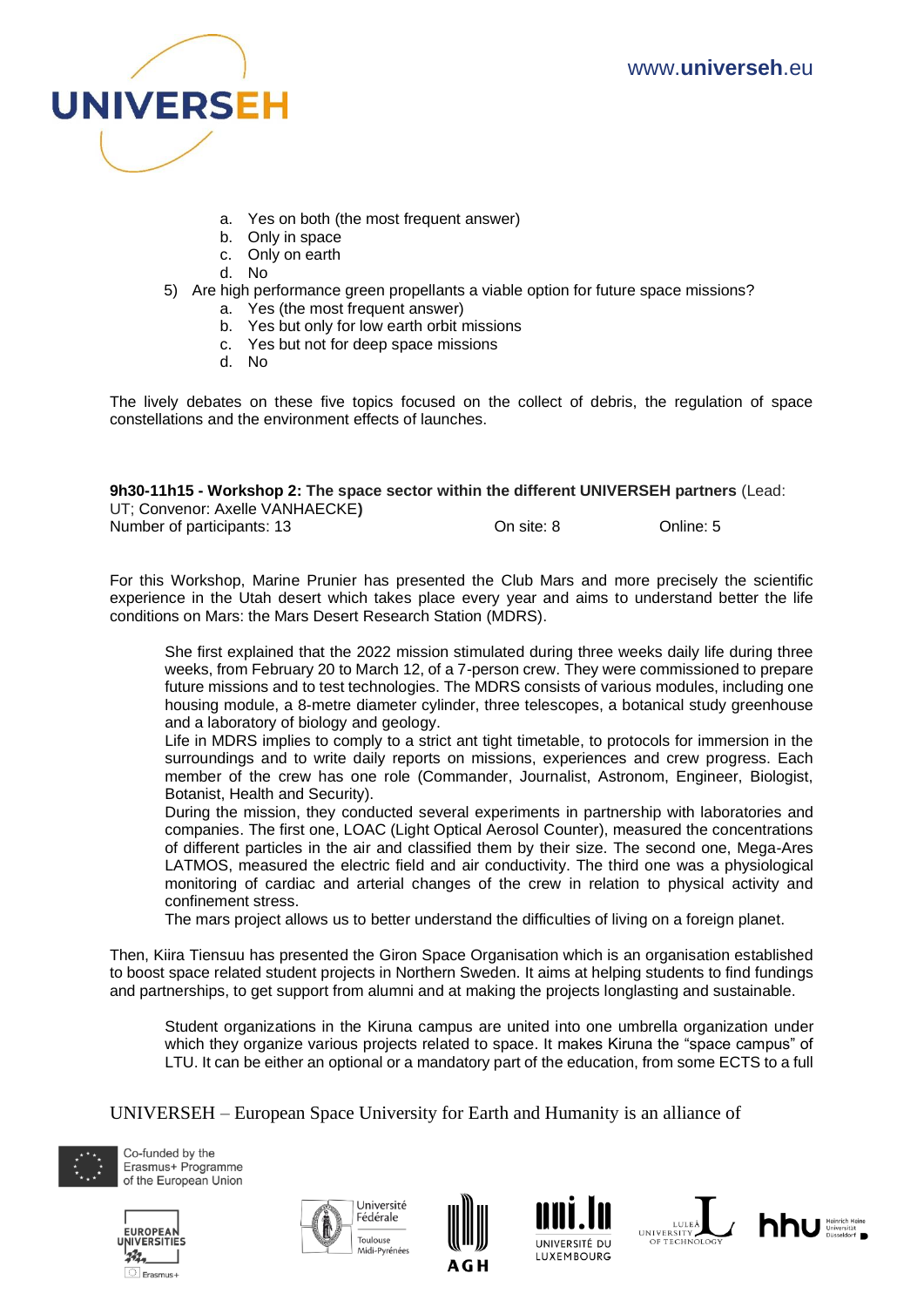

diploma. Three masters are indeed proposed to the students: one on Civilingenjör Rymdtechnik, one on SpaceMaster and one on Spacecraftdesign.

Students are currently working on 4 student projects:

- APTAS Atmospheric Polar Transmission Alignment Satellite. The aim is to design, assemble, test and operate the first student CubeSat at LTU. This project is currently in the manufacturing and qualification phase. It gathers around 15-25 students.
- ASTER Attitude STabilized free falling ExpeRiment. 17 students work together to develop a fast, low-cost, and easy to integrate attitude control system for free falling experiments ejected from sounding rockets.
- FASTER Flying Attitude Stablized ExpeRiment. This is a spin-off from ASTER and this 9 students team aims to adapt ASTER's platform in order to improve microgravity conditions for experiments in parabolic flights.
- RAVEN Rocketry and Aerospace Vehicle Engineering in Norrbotten. This 30 students team targets to 1) design, build, test, and launch a hybrid rocket that can reach an altitude of 10 km with a 10 kg payload 2) Create a foundation for a continuous rocket program.

Finally, AGH students from the "Spaceteam AGH" described the "AGH space oriented students clubs". In their university, which has been established in 1919 and gathers about 20.500 students, there are approximately 140 students research clubs.

For four years, they organize each together the KGK space resources conference (KGK SRC) which deals with exploitation of extraterrestrial mineral resources, mining, planetology and mechatronic engineering.

- The "Nucleus-Project Mars" is the oldest, as it established in 1985, is based on recent Curiosity rover discoveries. It works on materials fitting Martian conditions, products available on Mars and low-energy process.
- "AGH Space systems" was created in 2014. It counts 52 students and is organized in 3 sections: rockets, rovers, marketing. Its members gained a lot of students tournaments like the: Spaceport America Cup 2021; Indian Rover Challenge 2020; Global Space Balloon Challenge 2016…
- "Cosmo Drill", founded in 2019, was the first science club devoted to commercial use of space and space resources in Poland. It organizes each year a "space day".

The audience asked how to keep people in a science club project. The answer was that Student clubs have to organize interesting projects. Only in this way will they interest other students. The presenters pointed that Scientific clubs can be an excellent beginning of a scientific career.

It also appeared that sharing information between student organizations from different countries shows different approaches to action. This is very important and it supports the development of student organizations.

UNIVERSEH – European Space University for Earth and Humanity is an alliance of













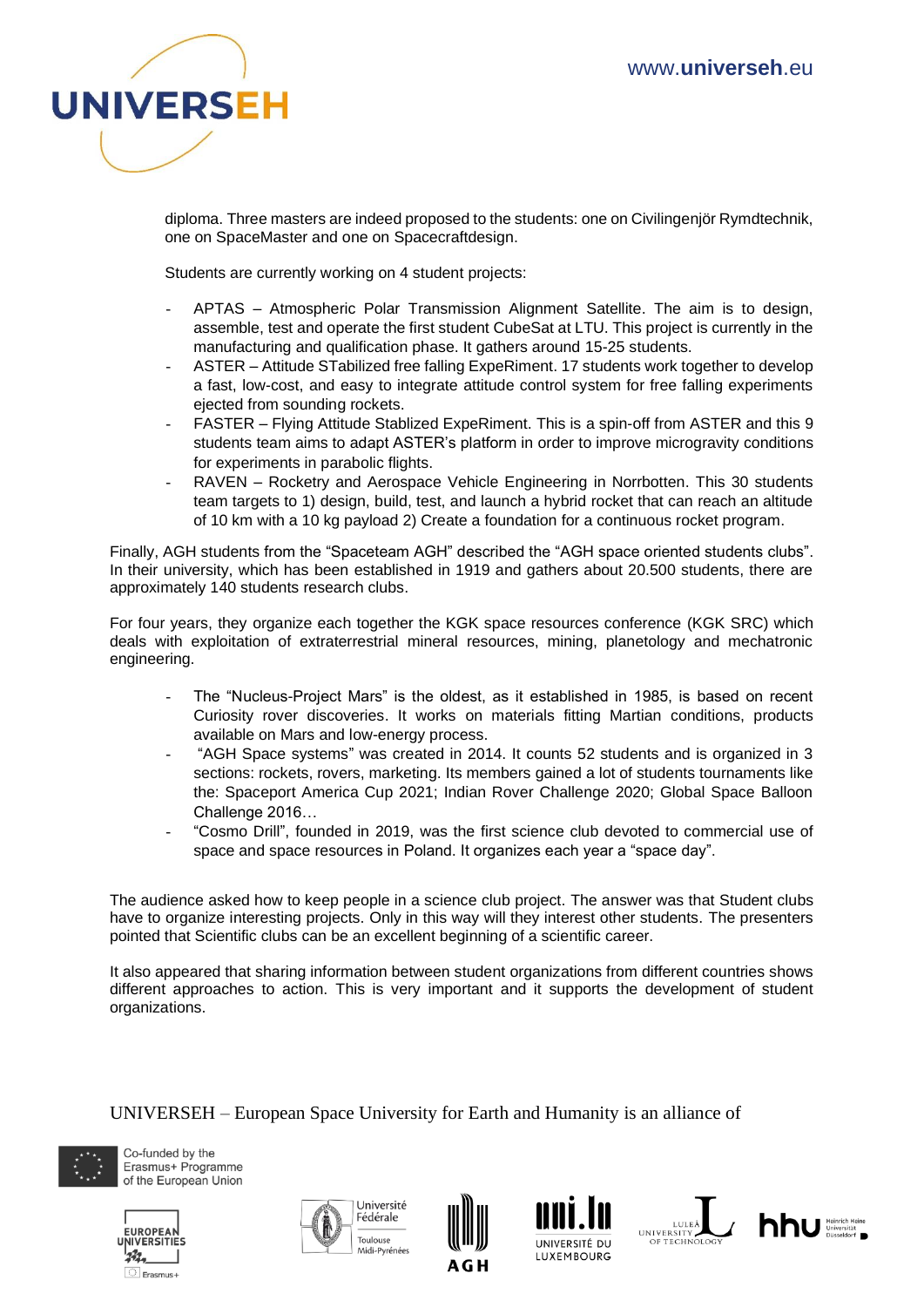

**9h30-11h15 - Workshop 3: Imagination and space** (Lead: HHU; Convenors: Milan GRIGULL and Britta MOORMANN) Number of participants: 7 (5 AGH; 2 UT) Consite: 7 Consite: 7 Online: 0

This workshop was based on the idea that technical developments always had to follow the imaginary force of thought leaders and artists, avant-gardists who were able to imagine the unforeseeable. Our image of space is stamped by artists of various disciplines through literature, movies, comics and music. Long before we could even think and technically plan the act of flying to the moon, imagination in pop culture painted a picture of future journeys before the technical set-up was even that advanced.

Associations with space differ according whether they are based on personal imagination, influence of particular technical developments, or visionaries in art in its broadest sense. In any case, in the 21<sup>st</sup> century still, our images of space are significantly formed by media we consume since early childhood. It is still the fantastic sci-fi images that trigger us more than the black-and-white pictures from humankind impressive achievements during the space race.

The convenors then presented the Dictionary of Space Concepts (DSC). It is an Open source handbook for teachers & students developed by WP2/UDUS which focuses on specific space terminology and is designed to be freely available to everyone. The initial set-up shall consider terms (English, Polish, French, Swedish, German), literature, definitions, images corresponding to these terms in their relationship amongst each other. Interested students can participate in the DSC any time by submitting terms in all project languages, images, literature, definitions/terminology.

They then described the Collaborative part of the w3: *City Rallye – Go discover the space that surrounds us!*. The task is to take a photo, record a video, gather images of space you discovered. Key questions are 1) What images, associations, manifestations of space do you see in the city?; 2) How do space images shape the future design/architecture/structure/traffic dynamic of the city?



**Britta MOORMANN in front of the group with Milan GRIGULL (first right)**

They finally propose to the crowd to associate words to "space" and to comment on some images like the cover from "On a marché sur la Lune" (Tintin), one on Laïka (the first animal in space in 1957) and some from Star Wars and some other movies on space.

Some results/photos/imagery/short story were finally presented by the students and they were asked to comment them, which gave the underlying kind of comments:

UNIVERSEH – European Space University for Earth and Humanity is an alliance of













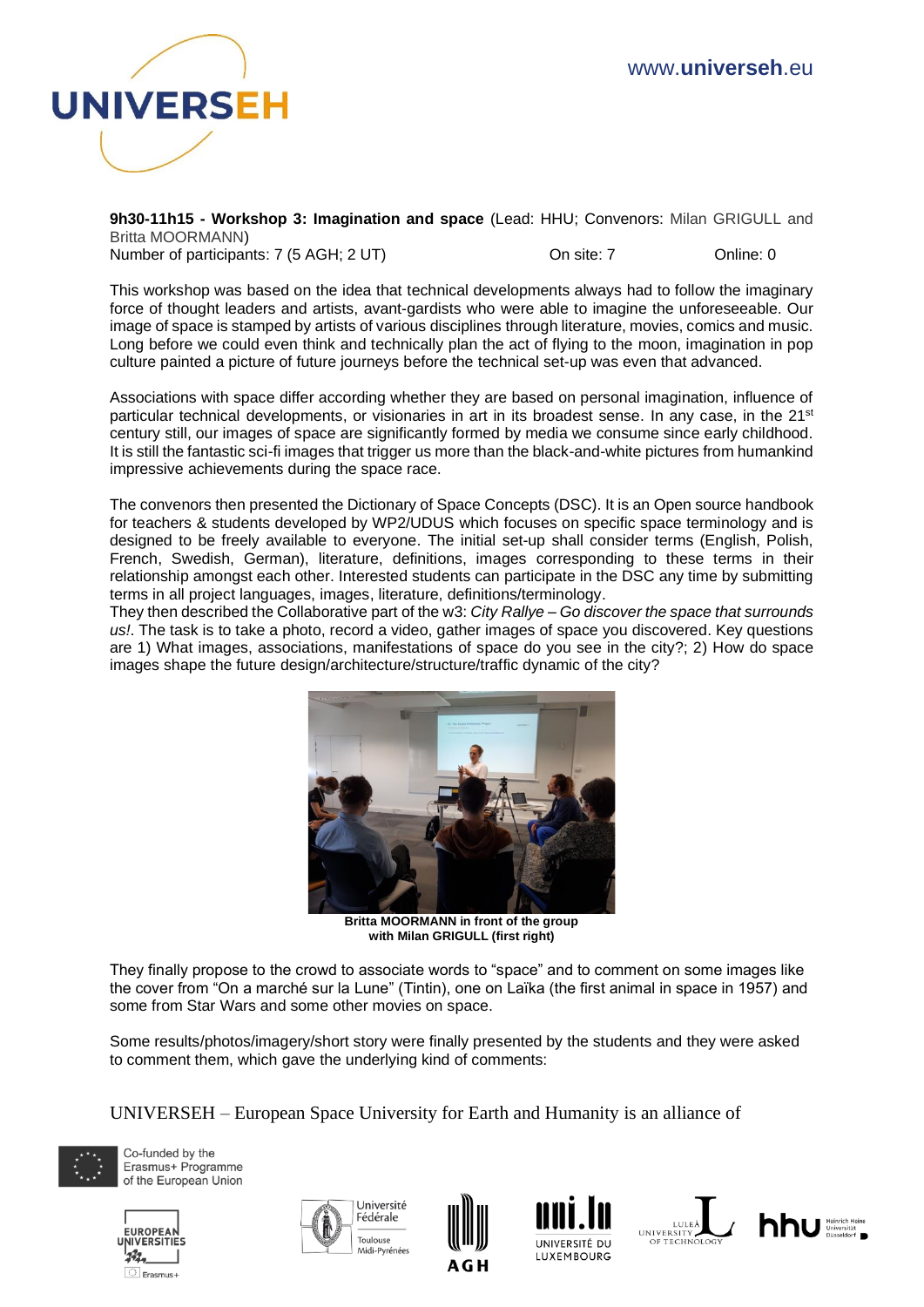

- 1) Staircase: illustration of the infinity of space
- 2) Colorful boxes: boxes to live in, limitation of space versus infinity
- 3) Panorama: optimistic vision in 50 years > way more trees, no cars; pessimistic vision of the city > looks worse, much more cars, no trees, catastrophic
- 4) Self-painted/-designed illustration: connection to space since the early childhood, expresses personal continuous "fight" to stay on track and invest in a succesful career within the space field (Student shared a self-written short story too)
- 5) Panorama/notebook: space cover of the notebook = academic focus; ambiguity: space refering to scientific focus and space as notebook is the students' most personal, intimate space
- 6) Green chair: like a chair in a rocket, hint towards the colonisation of space
- 7) Hallway/corridor: stairs to the corridor through which astronauts aboard the rocket and start their missions
- 8) Fun fact

Questions were asked to the audience via [mentimeter:](https://www.mentimeter.com/)

- 1) What do you think about hearing the word "space"?
- 2) Describe space with 3 words!
- 3) Would you associate different words in your mother tongue?
- 4) Polish example: space > kosmos > flower

Creative and collaborative aspects of the workshop were very well received by participants. They appreciated the opportunity/room offered to share their thoughts/knowledge etc.

**11h30-12h30 - Workshop 4**: **Women in the space sector** (Lead: UT; Convenor: Axelle VANHAECKE) Number of participants: 25 On site: 0 Online: 25

Two talks have been given in this Workshop 4.

The first one ("A short history of the women in space. Conquering equality") has been delivered by Helene Fourcade (PhD student in history at UT2J) and allowed us to have a historical perspective on the place of women in the space sector.

UNIVERSEH – European Space University for Earth and Humanity is an alliance of











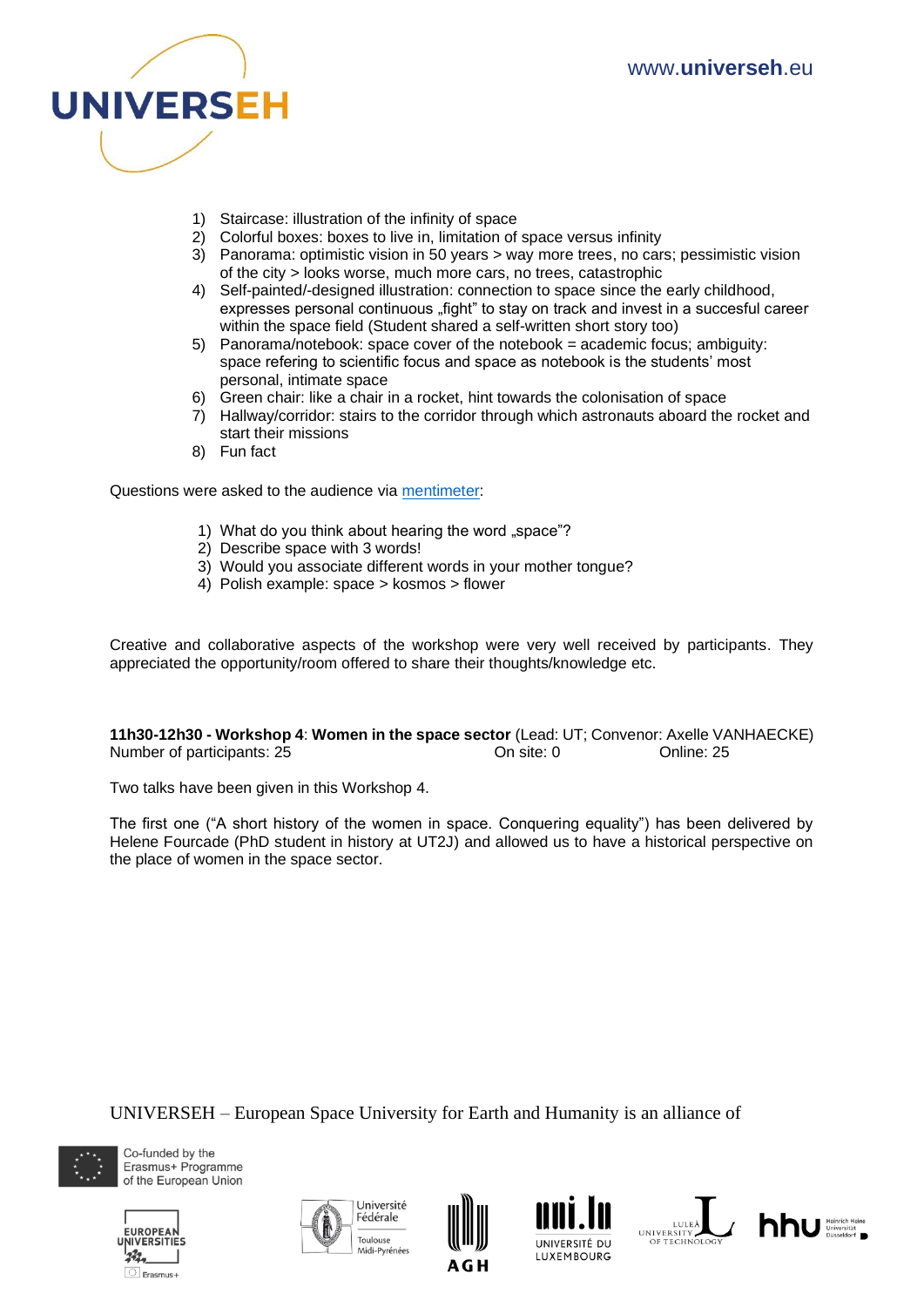



**Hélène FOURCADE on the stage**

She reminded us that women still remain a minority among astronauts. At the beginning, in the 1950s, the definition of the astronaut as a jet pilot, graduate from university and with more than 1500 hours of flight to his credit hindered women to apply to NASA's selections. Women could then only dream of being an astronaut wife. The image of the astronauts was indeed extremely controlled and their families were very much exposed to the media. Everybody expected from the wives to embody the stereotype of the American woman of the 1950s and 1960s, and to comply to the current social order.

Things changed at the end of the seventies with the advent of the space shuttle. The astronaut was now a scientist as much as a jet pilot. Women could then apply but firstly accounted for less than 20% of the applicants and secondly had to be far more graduated than the men in order to succeed. And the first female astronaut was a Russian, Valentina TERESHKOVA, in 1963.

An interesting paradox is that female astronauts usually had few or no children but that the ones who were mother or grandmother attracted more attention from it than from the scientific experimentations they conducted or from the number of days they spent in space.

It is in 1999 that a woman, Eileen Collins, for the first time was appointed commander of a mission. Even in space, things are changing and 67 women have so far boarded spacecraft. Young girls may soon be surprised to learn that women were so long excluded from being astronauts.

The second talk ("Women in space") has been given by Yulia Akisheva about the activities of the team "Our Giant Leap" which aims to learn more about gender equality in the space sector and to propose solutions.

UNIVERSEH – European Space University for Earth and Humanity is an alliance of













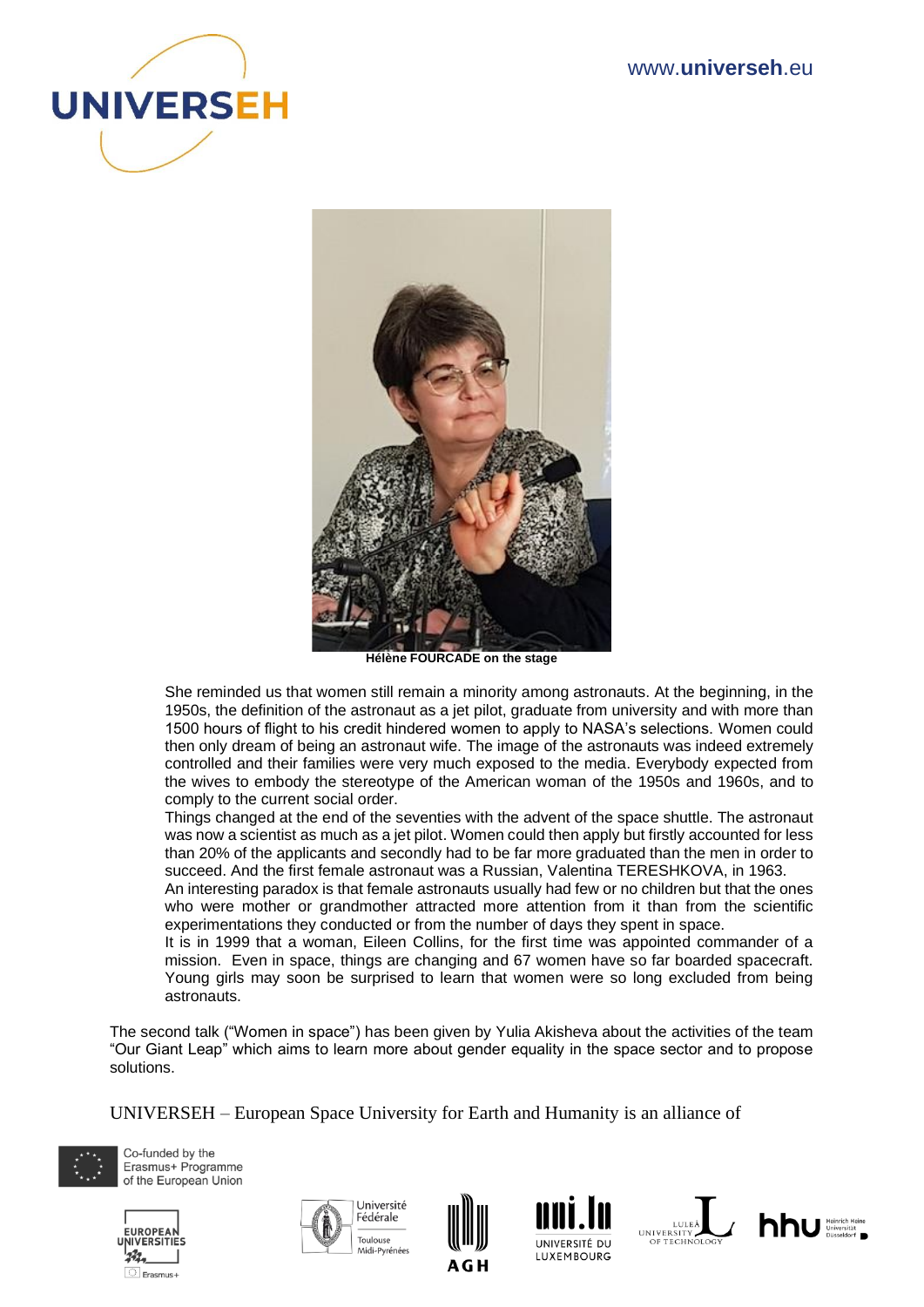



**Yulia AKISHEVA on the stage**

She first presented 48 portraits of women linked to space from 35 countries. Still, women only represent around 20% of the space industry workforce and this statistic stagnates for the last 30 years. On all indicators, women are strongly underrepresented compared to men and they are 2 to 3 times more likely than men to drop out at any stage of their training. This is due to lack of data on female body in space, representations, toxic work environments and divergence of targeting between girls and their parents.

There are however organizations which target women empowerment and fight to raise equality between men and women like "Women in aerospace", "Space4women of UNOOSA" or "Space Generation Advisory Council". It is indeed possible to raise the awareness of a young girl that a space career is a foreseeable future to her with only 30 minutes of mentoring, 5 minutes of acknowledgement and congratulations and 1 minute of sharing and celebration.

This is also the target of the "Space Generation Advisory Council" which has launched the program "Our giant leap". Its main objectives are:

- Raise awareness and break stereotypes within and outside of SGAC
- Provide recommendations for implementation in industry and academia, and setting an example through SGAC
- Inspire and provide avenues for young women to join the space sector
- Enrich the aerospace industry by advocating for gender equality, diversity and inclusion.
- Create a lessons-learned and practice platform on inclusive outreach and education.

Set up a global network of people and entities taking action for diversity and gender equality. It led to five top recommendations which are:

- **Plan** an **all-female ISS mission** with diverse international profiles: increasing the amount of research focused on women and female astronauts; and consequently, investigating preventive measures and protection needs specific to women in space.

UNIVERSEH – European Space University for Earth and Humanity is an alliance of













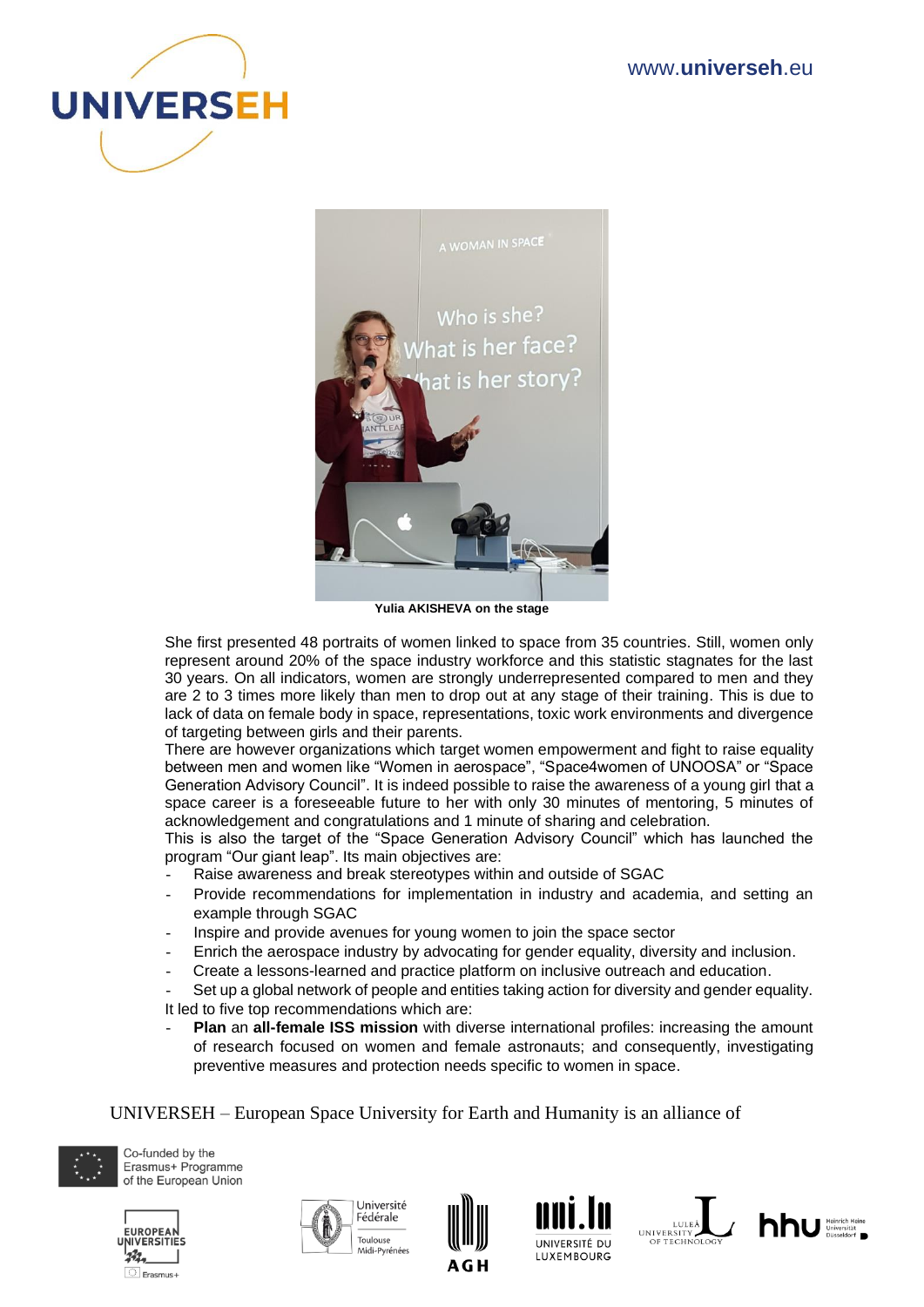

- Provide **greater visibility** to **minorities of the space sector** (through communication campaigns, videos, and original and diversified content) in order to **underline** their **unique stories**, and **inspire** and **attract** people who identify with them.
- **Commit** to **full transparency** on the current **status** (statistics, ratio) and **objectives** regarding diversity and gender equality, and **provide feedback** on the implementation of **new policies** to achieve the objectives.
- **Sensibilise** the **younger generation** and their **parents**  about **gender equality** and **inclusion** by creating educational programmes, speaking in schools and showcasing role models.
- Commit to: **change the perception** of **female-oriented research as a "plus"**, **promote** more **experiments and clinical trials with women,** and **pass legislations** standardising **sex-disaggregation of data** in space research.

These two talks have been followed by a round table. It was advanced that it would perhaps be soon possible that a whole crew would only gather women. The fact that women are usually not attracted to sciences raised also questions on the things to change in school and education in order to change this state of things. It was also pointed that women do not need to study biology or mathematics in order to work in the space sector.

## **Lunch (12h30-14h)**

**14h-15h30 - Workshop 6: Who owns outer Space?** (Lead: Uni.LU; Convenor: Alessio BUSCEMI and Nicola SCHREINER) Number of participants: 52 On site: 44 (36 UT; 8 Uni-LU) Online: 8

This workshop has focused on two topics:

- "The participation and representation of all humanity in space is an issue of international space law ever since the first phase of space exploration. Even though rights of non-spacefaring countries have been secured by declaring the exploration and use of outer space as the province of humankind, it has been argued that the present politico-legal regimes and their philosophic grounding advantage imperialist development of space."
- "The advent of commercial activities like space mining, space tourism, private exploration, and the development of many commercial spaceports, is leading many countries to consider how to regulate private space activities. The challenge is to regulate these activities in a manner that does not hinder or preclude investment, while still ensuring that commercial activities comply with international law."

Two talks have been given in this workshop 6.

The first one was delivered by Alexandros E. FARSARIS (UNI-LU) on "Legal and ethical implications around the permanent establishment of humans in outer space".

The question of the property of space covers many aspects like the property of space resources, of physical installations, of territory…There are legal instruments and the experience of the ISS has helped to begin to elaborate an international space law. But national legislations are also of

UNIVERSEH – European Space University for Earth and Humanity is an alliance of













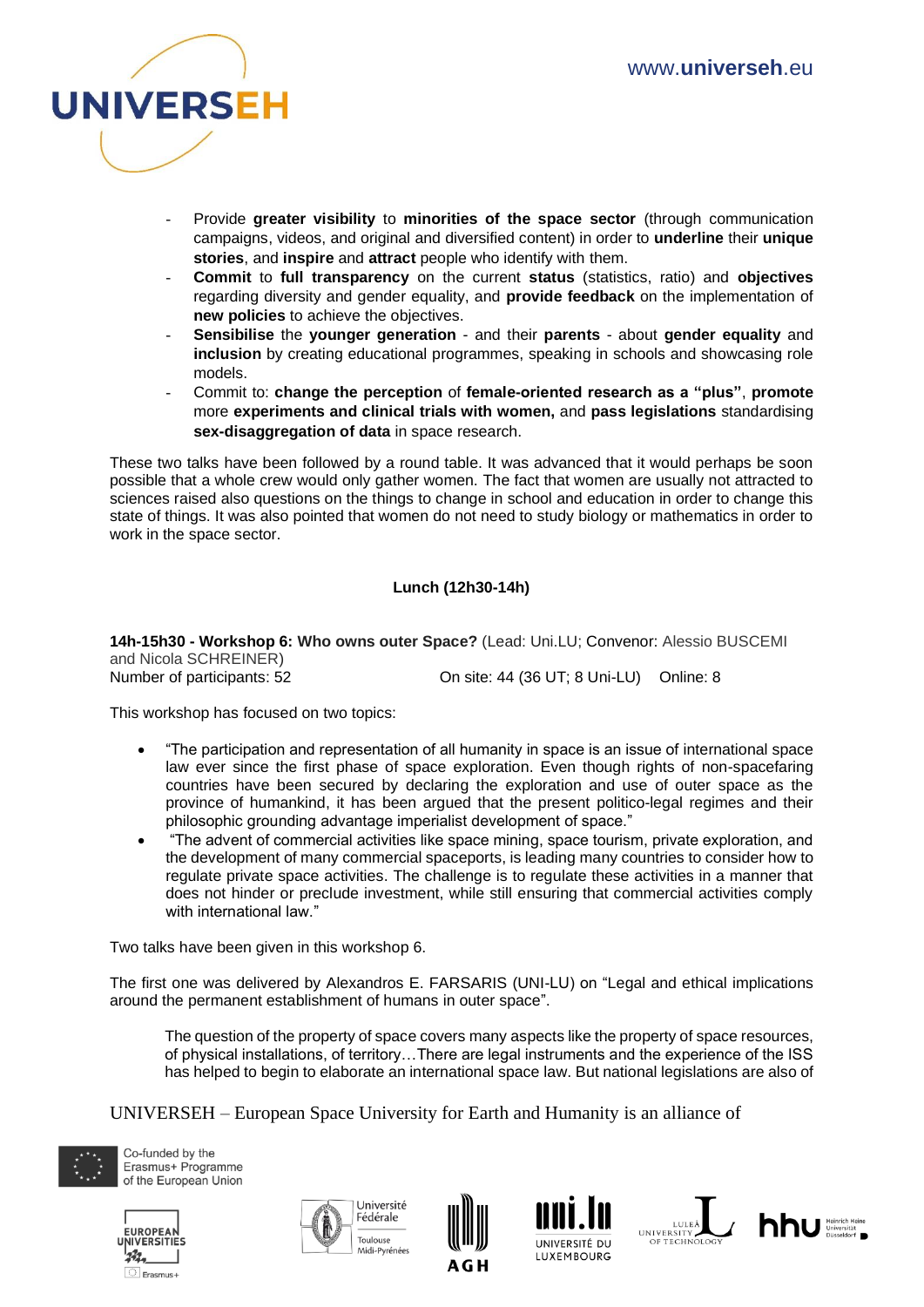

great importance and each problem must often be solved by ad-hoc solutions under due consideration of practical constraints and specific needs.

It leads to an emerging "Outer Space Legal Theory".

Space exploration renews indeed a lot of legal questions like the status of State in Outer space, the nationality of a child born in space, the relevant jurisdiction for crimes commited in space, the preservation of human rights under extreme conditions and the dispute resolutions between extremely isolated humans or groups…

The second talk was delivered by Chiara VITTORIO TURTORO (UNI-LU) on "Moonia: the first human settlement on the Moon".

The exploration of outer space implies to create real and sustainable settlements, as literature and cinematography have already portrayed it. This will anyway be new kinds of social societies, with the questions of the civil and social rights of these outer humans, of the outer space economic system and its regulation and of the protection of this new environment.

If we imagine life on the Moon and a settlement of 651 humans in the year 2426, we face a lot of surprising questions and their life on "Moonia" could look like this according to the answers we (or rather they) provide to these questions:

- Moonia could be either Earth's  $8<sup>th</sup>$  continent, a congregation of Earth based States grounded on an international agreement or a self-governed participatory Democracy with a high degree of autonomy and a Moon assembly.
- Moonians could still be nationals from Earth States, with their children acquiring the nationality of their parents on Earth … or holding the Moonian nationality.
- They would have basic rights like the grant of water, oxygen, food and a shelter.
- The Economy could be based on a monopoly or a competitive market. The questions of entering and exiting the market are of course a huge obstacle in the case of a competitive market.
- Environmental protection on Moonia sets the questions of the exploitation of its resources and of the compliance to the Moonian regulations. A "responsible exploration pact" should be elaborated in order to set up high standard for the protection of the environment of extraterrestrial areas. It also implies that Moonians create effective enforcement mechanism by means of progressive penalties.

After these two rich talks, several speakers from Luxemburg added new viewpoints and elements:

Dovile MATULEVICIUTE, Policy officer at Luxembourg State Agency, underlined that Luxembourg was a pioneer when it adopted adoption on 20 July 2017 the Act on the Exploration and Use of Space Resources (the **Space Resources Act**). To date, this is the only country which proposes a framework for regulating the utilization of space resources. It is especially open to commercial space utilization and not only to space scientific research. Luxembourg proposes indeed a space exploration roadmap, of which the main principle is the non-national appropriation of the space resources.

Mahulena HOFMAN, Full professor of the SES Chair in Satellite Communication and Media Law. University of Luxembourg, also strongly pointed that international governance for the development of space activities could not contravene the principle of non-appropriation and impair the free access to resources and space. The question is whether it would be more

UNIVERSEH – European Space University for Earth and Humanity is an alliance of













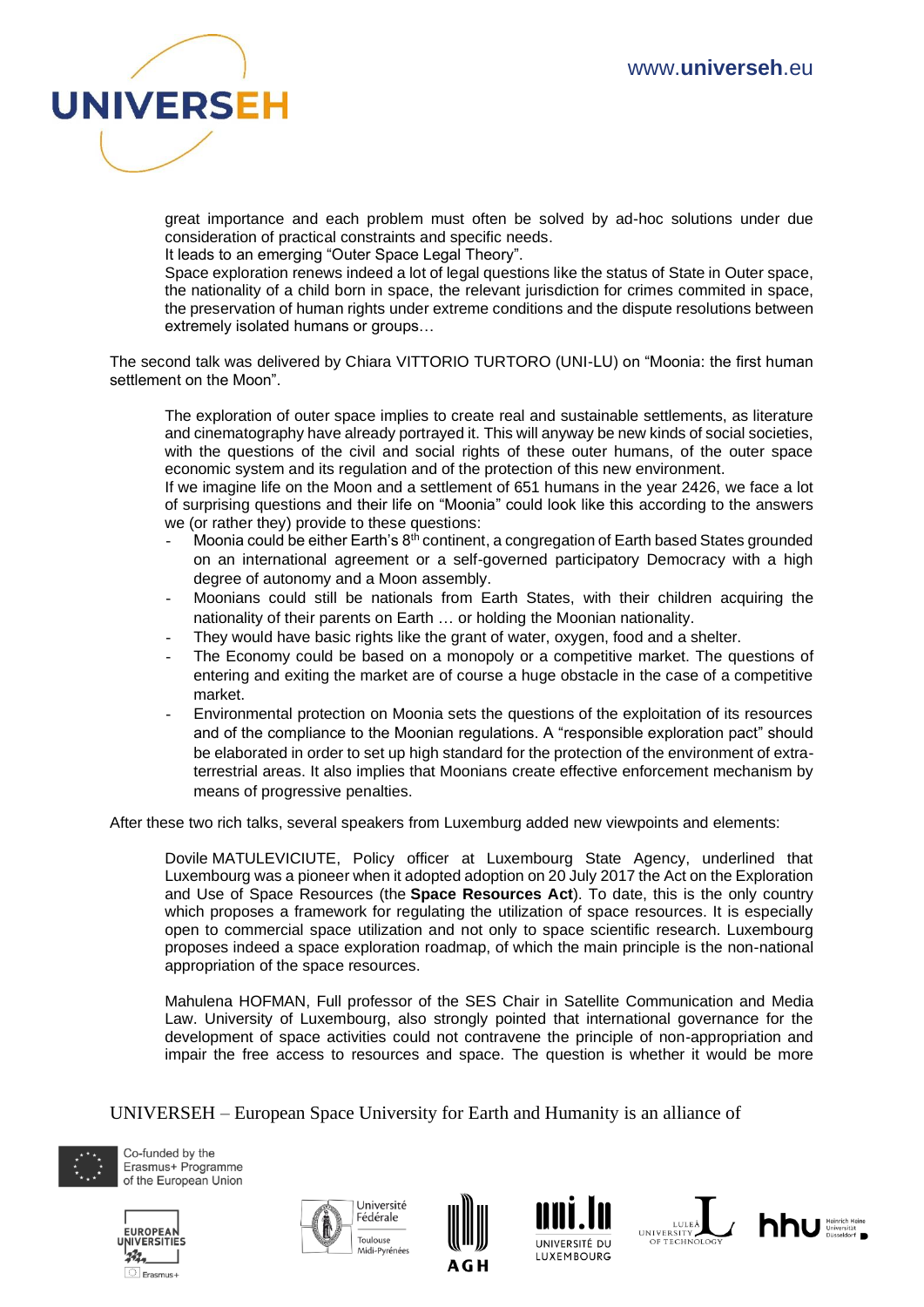

efficient to set it by an international law or by national ones. Soft law regulating instruments could also be a solution as they don't need to question the recognition of the sovereignty of the States.

COPUOS, the "Committee on the Peaceful Uses of Outer Space" founded by the United Nations Office for Outer Space Affairs (UNOOSA), plays also a great part in the reflections upon dispute resolutions and the creation of an international Court of Justice on Space affairs.

**15h45-17h - Workshop 5**: **Settlements and future infrastructures** (Lead: AGH; Convenor: Beata CABAŁA and Gabriela OPIŁA)

Number of participants: 29 On site: 23 Online: 6

In this workshop too, two talks have been delivered.

The first one was from Dagmara STASIOWSKA (AGH) on "Bzzz Aldrin – who will pollinate extraterrestrial crops?"



**Dagmara STASIOWSKA**

She raised the question of food supply in outer human settlements. Even if it is assessed that extraterrestrial food production would be easy to produce and store, palatable and versatile, it remains the question of pollinization of plants as 75% on crops rely on it. Who could be pollinators in space?

Bees were in space several times and some astronauts had already the difficult and important task to take care of hives in space. But it appeared that bees had difficulties with microgravity and could not fly anymore. A very large amount of bees die when they have a very small room. These pioneer experiments were clearly under-proportionate and new and numerous researches are necessary if humans really want to set-up settlements in space and produce there their own food products.

And it is also important to stress that there is also a problem of pollinization on Earth, which means that the research conducted for space exploration could be useful as well for food production on earth.

UNIVERSEH – European Space University for Earth and Humanity is an alliance of













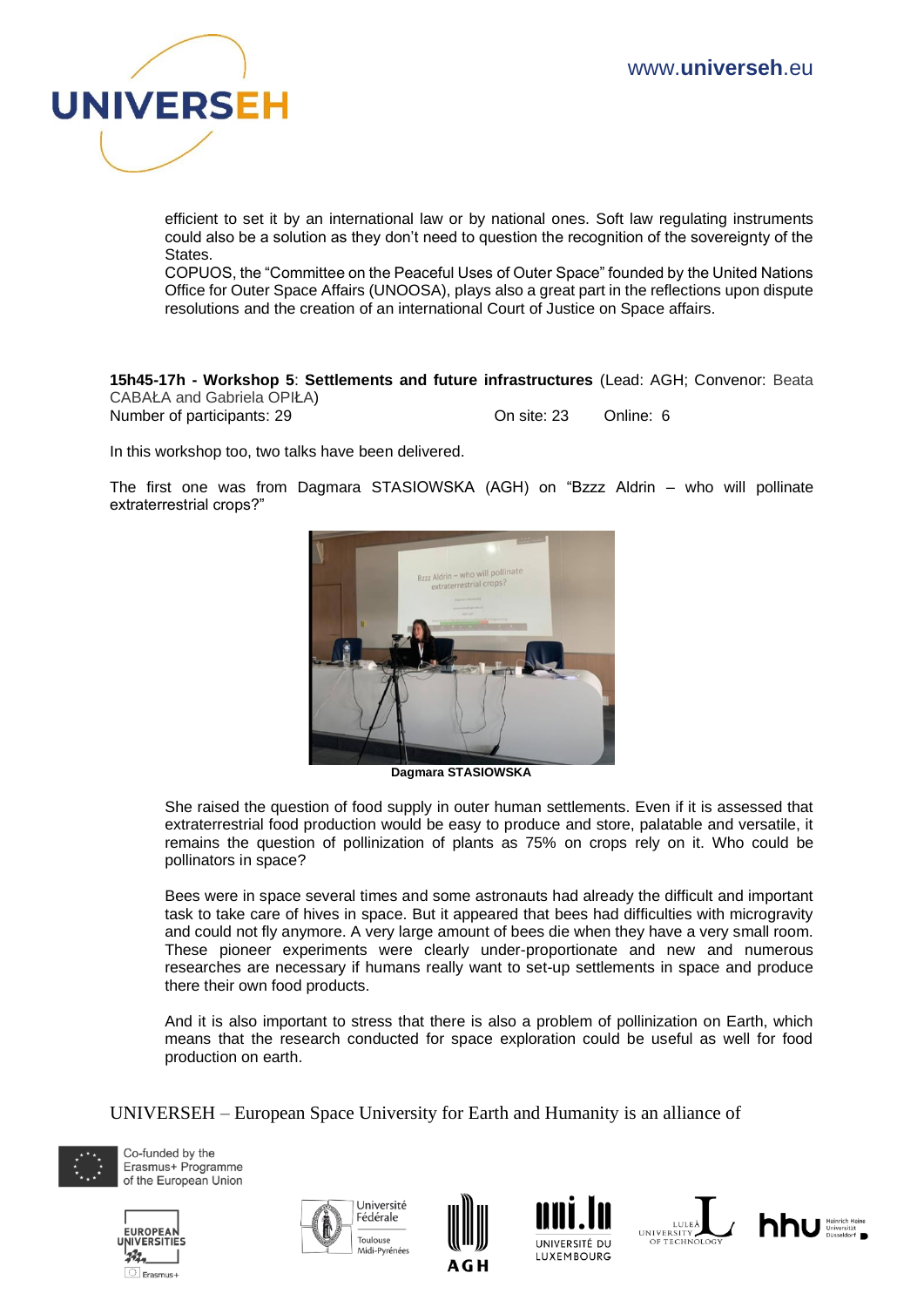

The second talk was from Gabryiela OPIŁA, Beata CABAŁA, Kacper PRYGA and Kamil RASZKA (AGH) on "Study of meteorites with solid-state physics methods"

AGH students began by presenting different types of meteorites and then the methods one may use in order to study them (geological microscope, SEM/EDS, Mossbauer spectroscopy, XRF, XRF M4 TORNADO micro analysis, XRD). They described pictures and diagrams which made their talk lively and diverse.

They concluded by pointing future plans and applications. Space exploration will probably allow more accurate measurement and quantitative analysis. It will provide us with a better information on solar activity over the years, new measurement and analysis methods and better knowledge on space resources.

Like is other workshops, they proposed questions to the audience and produced this way interactions with the listeners. One example of questions was:

- 1) We will use space resources?
	- a. In hundred years
	- b. In ten years
	- c. We already use them

This example demonstrated to the audience that humans have used space resources for a very long time. A lot of objects on earth are made with extraterrestrial iron which was on meteorites which fell on earth. If we judge from the small resources we benefited this way we can imagine how much more and more precious resources wait us in outer space.



**From the right to the left: Rafał KOTULA, Gabryiela OPIŁA and Emilia KOZŁOWSKA**

UNIVERSEH – European Space University for Earth and Humanity is an alliance of













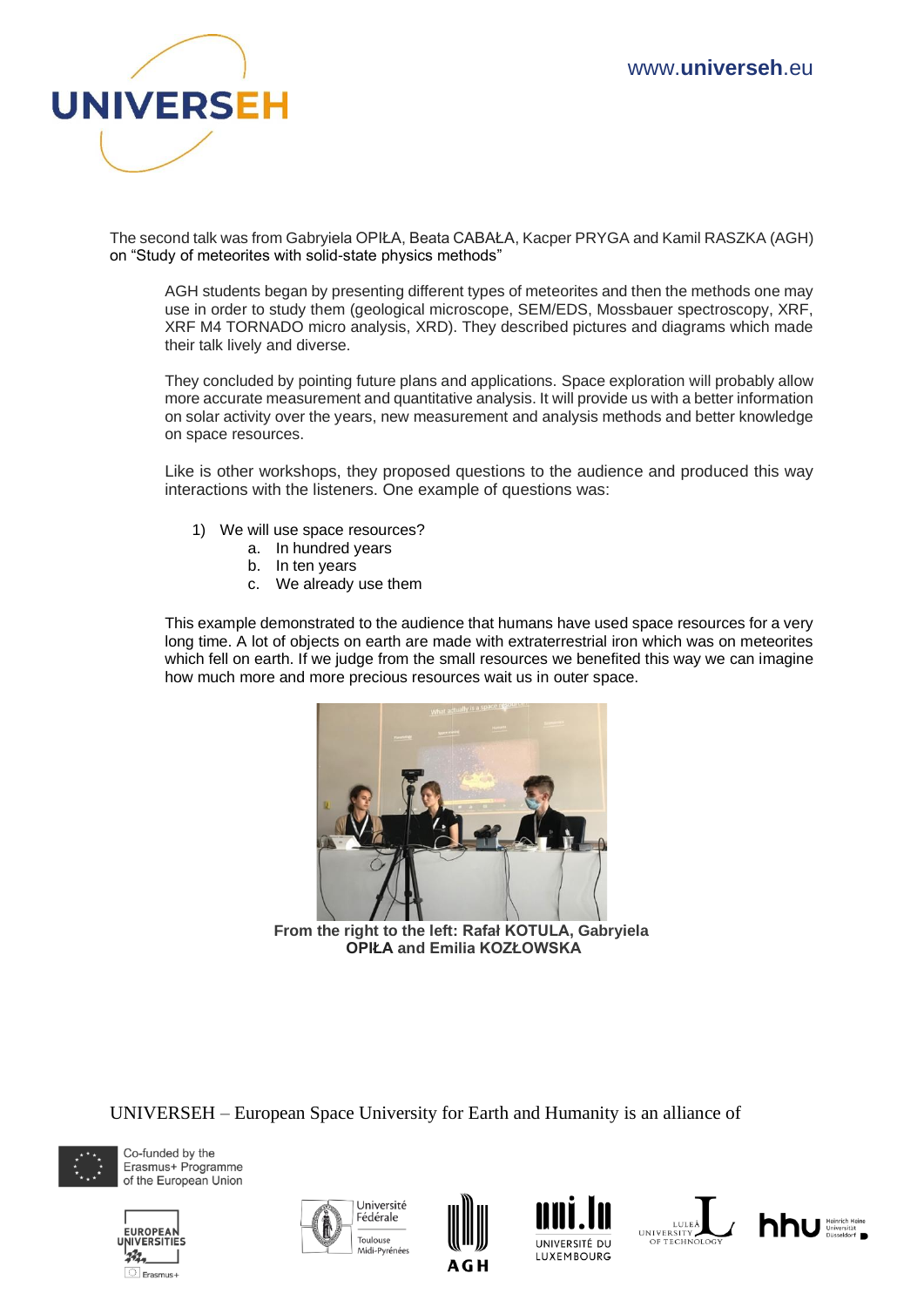

**17h15-18h15 - Workshop 7: Jobs and careers in the space sector** (Lead: UT; Convenor: François RULIER)

Number of participants: 42 On site: 36 Online: 6

For jobs and careers in the space sector, the speakers will make a short presentation of their job and career and it will be followed by a round table which will allow participants to discuss with the speakers

William DESPRATS, PhD Student in Planetary Geodesy at AIUB (Astronomical Institute of the University of Bern)

René LAUFER, LTU, Professor on [Onboard space systems,](https://www.ltu.se/research/subjects/Rymdtekniska-system?l=en) Division Space Technology.

Arnaud SAINT-MARTN, Researcher at Centre européen de sociologie et de science politique (CESSP, CNRS)

Nikola SCHREINER, UNI-LU, Student in Law

This roundtable began by a question on how the speakers came to space. It was an accident both to Nikola SCHREINER and Arnaud SAINT-MARTN, who were mainly interested in their discipline, respectively law and space. It was more voluntary from William DESPRATS and René LAUFER who were invested in the engineering field from the beginning.

François RULIER then asked what kind of jobs students in arts, literature or social sciences could expect to get in the space sector.

- René LAUFER insisted on the fact that space jobs are not only for engineers. Almost half of these jobs are not technical and deals with law, contracts…ESA needs for instance project managers and human skills.
- Arnaud SAINT-MARTN added that not a lot of work has been done on exploration of space as an organizational task, but if a new space economy raises, there will be great needs. New public policies will be designed.
- William DESPRATS and Nikola SCHREINER pointed the interdisciplinary character of all space matters.



#### **From the right to the left: Nikola SCHREINER and François RULIER**

UNIVERSEH – European Space University for Earth and Humanity is an alliance of











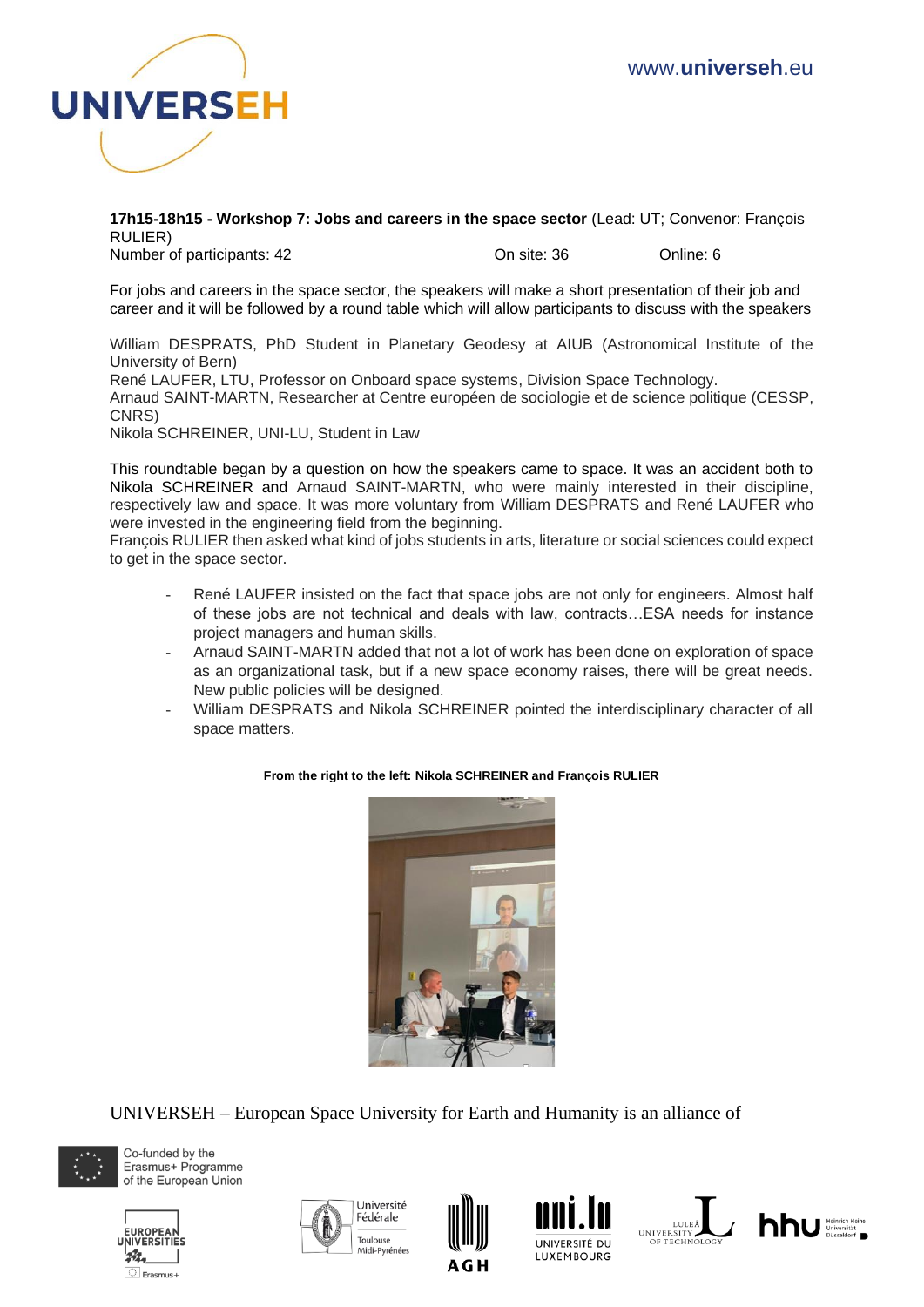



**William DESPRATS and Arnaud SAINT-MARTIN (under)**

In the audience, Dagmara STASIOWSKA (AGH) asked whether there were enough role models for youngsters to come in the space industry, and especially role models for young females.

Joanna PYRKOSZ-PACYNA (AGH) added another question on the possibility for social science researchers to publish. Shall they target journals of their discipline, which are mainly not interested in space questions, or journals of engineering, which are mainly not interested in social sciences?

- Arnaud SAINT-MARTN answered to the second question that the study by Diana Vaughan on the Challenger launch is a good example that space sciences have to integrate psychology, sociology, and that as a sociologist, He also faces the difficult challenge to publish both in sociological journals and in journals targeting other audiences.
- René LAUFER answers to the first question that it is also difficult to imagine these role models. In the space sector, jobs are more open and flexible than usually. You are often not representing your country nor your institution.
- Nikola SCHREINER said you had to be very proactive to get a job in the space sector as everything is new.
- Arnaud SAINT-MARTN added that it is still difficult to supervise PhD and to give expectations to bright students in such a field where there are no sure positions.
- René LAUFER said that it is also important to involve art students and artists. We should have a rule acting that large space projects should spend a part of their budget in art.
- William DESPRATS concluded by telling that spatial research is changing the things we are doing on Earth and that we have to design new role models.

UNIVERSEH – European Space University for Earth and Humanity is an alliance of













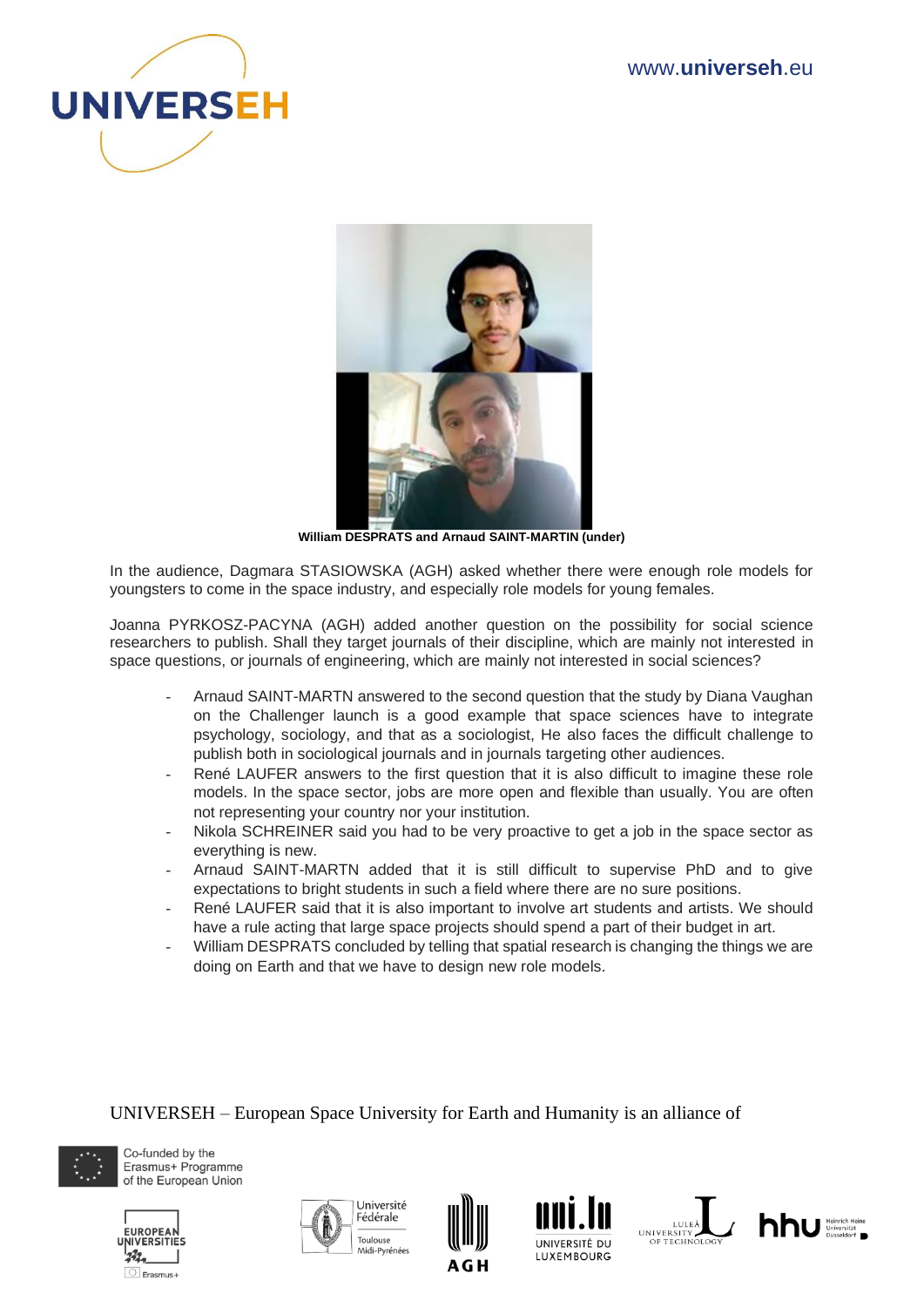

## **Conclusion (18h15-18h30)**

Finally, the debates of the day were so rich that participants decided to shorten the conclusion part. Anyone had to review the workshops and to wait for the report in order to elaborate on it new steps forward in the cooperation. Joanna PYRKOSZ-PACYNA thanked warmly all the present and all those who took part in the workshops and in their preparation. Joanna PYRKOSZ-PACYNA, Vincent SIMOULIN, Christina STANGE-FAYOS and the whole audience warmly praised Axelle VANHAECKE, the members of the SIOC and all the students who prepared the presentations for the quality of their work and the paths it opened for UNIVERSEH and especially the future actions of the WP6.

UNIVERSEH – European Space University for Earth and Humanity is an alliance of











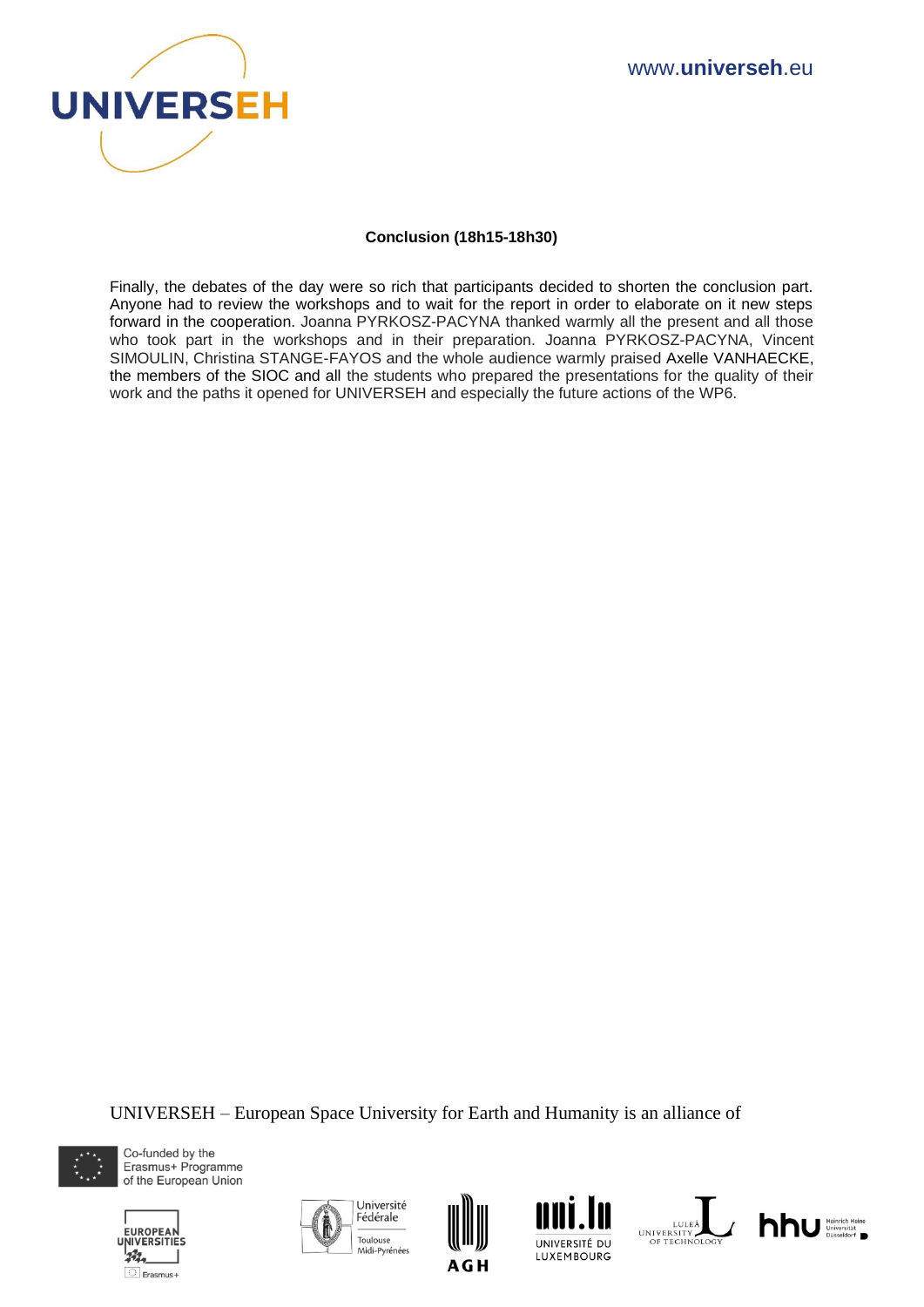

Additional events:

## **At HHU on the Tuesday 5th of October:**

An informational stand was positioned in front of the student service center to attract some attention and represent the project. A colleague from the multilingualism team of WP2 and a student were present to respond to the questions of interested students, staff and however passed by and was curious.

## **At UNI-LU on the Tuesday 5th of October:**

**9h30 – 11h30** Information desk at the ground floor MNO: Presentation of Universeh, distribution of flyers, Q&A, invitation to the workshop.

**12h – 14h** Information desk in front of Food House.

## **AT LTU on the Saturday 2nd and Sunday 3rd of October:**

Presentation of UNIVERSEH and invitation to the Student conference at a infomration stand at Luleå Campus.

UNIVSERSEH project representatives and representatives from the Students Unions informed about UNIVERSEH for students. During the two days, about 120 students came there to talk about UNIVERSEH. In addition to this, these events was shared on the unions' instagram (this generated about 400 views at per shared post) and on LTU's Instagram (unknown number of views).

#### **At LTU on the Tuesday 5th of October:**

On the 5th of October the Giron Space Organisation (GSO) organized a pre-event to start the discussions and present some of the topics that would be discussed during the UNIVERSEH student conference in Toulouse on 6th of October.

They had interviews with experts on the different topics followed by a panel discussion. There was snacks and refreshments at the Kiruna Space Campus, as the convenors wanted to make sure to have interesting conversations and do some networking.

The event took place both on the Kiruna Space Campus and online from 15:00 to 17:00 (CEST).

UNIVERSEH – European Space University for Earth and Humanity is an alliance of